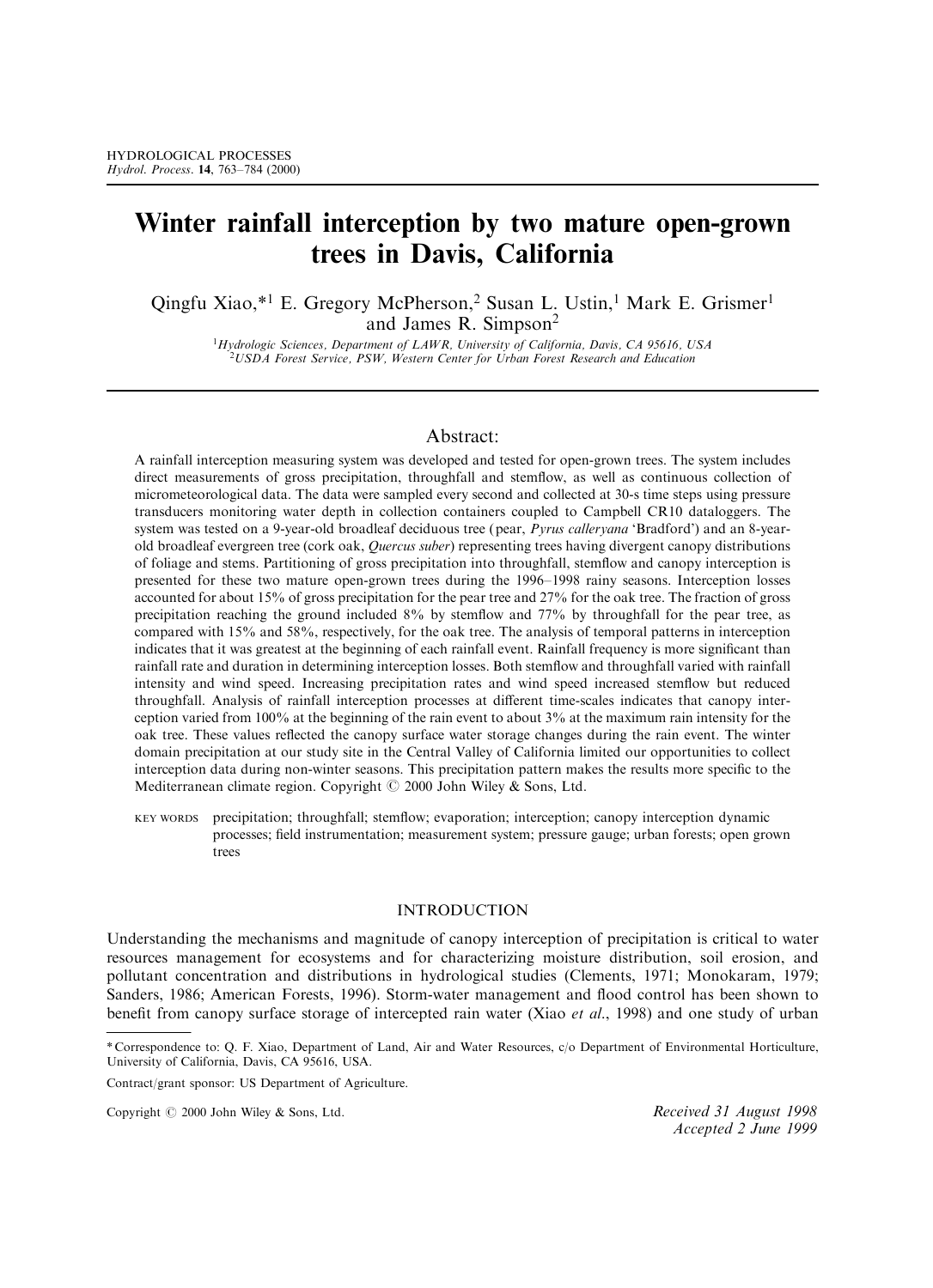forests in the USA reported that `the nation's forests are worth at least \$400 billion in terms of storm-water management alone' (American Forests, 1996). Despite the importance of canopy interception in these processes, it has rarely been characterized systematically in order to understand how interception alters the timing and distribution of precipitation. Partitioning of gross precipitation or its redistribution as a result of vegetation interception is an important component in hydrological studies. Conceptually, canopy rainfall interception is the difference between gross precipitation (above canopy) and net precipitation (below canopy), or the fraction of the precipitation held by plant canopy surfaces. The intercepted water is stored on the canopy surface only temporarily, as ultimately it may fall to the ground around the tree bole as stemflow, or drip to the ground from leaves and branches, which contribute to throughfall; or evaporate directly from canopy surfaces to the atmosphere, contributing to interception losses. Rainfall interception processes are characterized by both rainfall dimension (size and type) and canopy architecture (Crockford and Richardson, 1990a). The canopy architecture, leaf area and leaf angle distribution, and even leaf surface characteristics (e.g., waxy or pubescent) all contribute to variability in interception and throughfall between different tree species.

Typically, free throughfall and stemflow are estimated as a fraction of gross precipitation (Rutter *et al.*, 1971; Jetten, 1996) using either an event or annual interception measurements without consideration of rainfall dimension (e.g., intensity and duration) or canopy architecture.

Based on interception studies in natural forests, a wide range of interception losses, throughfall and stemflow values have been reported. Zinke (1967) reported that interception loss is commonly 20% to 40% in conifers and between 10% and 20% in hardwoods. The amount of interception loss depends on the annual precipitation, meteorological factors such as wind speed, vapour pressure deficits, etc. and canopy structure (Rutter et al., 1971; Crockford and Richardson, 1990a). Stemflow and throughfall were measured as 13% and 58% of gross precipitation in a mature Sitka spruce forest (3450 trees  $ha^{-1}$ ) (Anderson and Pyatt, 1986). Interception loss was 28% in a 50-year-old Sitka spruce forest in Scotland, but stemflow was only 3% of gross precipitation (Johnson, 1990). Based on a study of four *Eucalyptus melanophloia* trees (110 trees ha<sup>-1</sup>) in Australia, Prebble and Stirk (1980) found that interception losses accounted for 11% of annual precipitation with only  $0.6\%$  as stemflow. In southern Scotland, Ford and Deans (1978) found that 30% annual precipitation was lost via canopy interception, but stem flow was as high as  $27\%$  of annual precipitation in a 14-yearold Picea sitchensis plantation (3594 trees ha<sup>-1</sup>). Similarly, Pook et al. (1991) observed interception losses of 26.5% and 8.3% in gross pine and eucalypt plantations (1493 trees  $ha^{-1}$ ), respectively, in the Upper Shoalhaven Catchment, Australia. Also in Australia, Crockford and Richardson (1990a) showed that the interception losses accounted for 11.4% of annual precipitation in eucalypt forest (1525 trees ha<sup>-1</sup>) and 18.3% for pine forest (1708 trees ha<sup>-1</sup>). Interception loss accounted for 12.6% to 21.0% of annual precipitation in a maritime pine stand forest (800 trees ha<sup>-1</sup>) in south-west Europe (Loustau *et al.*, 1992a). These studies were conducted in natural forests where canopy architecture and tree spacing is different than in open-grown trees commonly planted in urban areas. Results reported from natural forests may not be transportable to opengrown sites, because of differences in tree architecture and micrometeorological factors. Even in sparse natural forests, interception processes differ from those in dense natural forests (Gash et al., 1995). Stogsdill et al. (1989) found that throughfall increased  $3\%$  with every 4 m ha<sup>-1</sup> reduction in basal area. More field observations and experimental measurements of rainfall interception processes under differing conditions of rainfall dimensions and canopy architectures are needed to better understand these processes.

Quantification of canopy rainfall interception processes is dependent largely on the measurement and monitoring methods used. It has been estimated that commonly used sampling and measurement techniques cause large errors in estimated interception (Sevruk, 1986; Crockford and Richardson, 1990b). Measurement accuracy and temporal resolution are determined by the measuring system, which includes sampling design and data collection. Improving sampling design can reduce the sampling error (Chen *et al.*, 1995) but not the error introduced by measurement equipment. Point measurements generally are accomplished using funnels (Ford and Deans, 1978; Navar and Bryan, 1990; Cape et al., 1991; Teklehaimanot et al., 1991; Bouten et al., 1992; Giacomin and Trucchi, 1992; Hansen, 1995; Li et al., 1997) or rain gauges (Lloyd et al., 1988; Loustau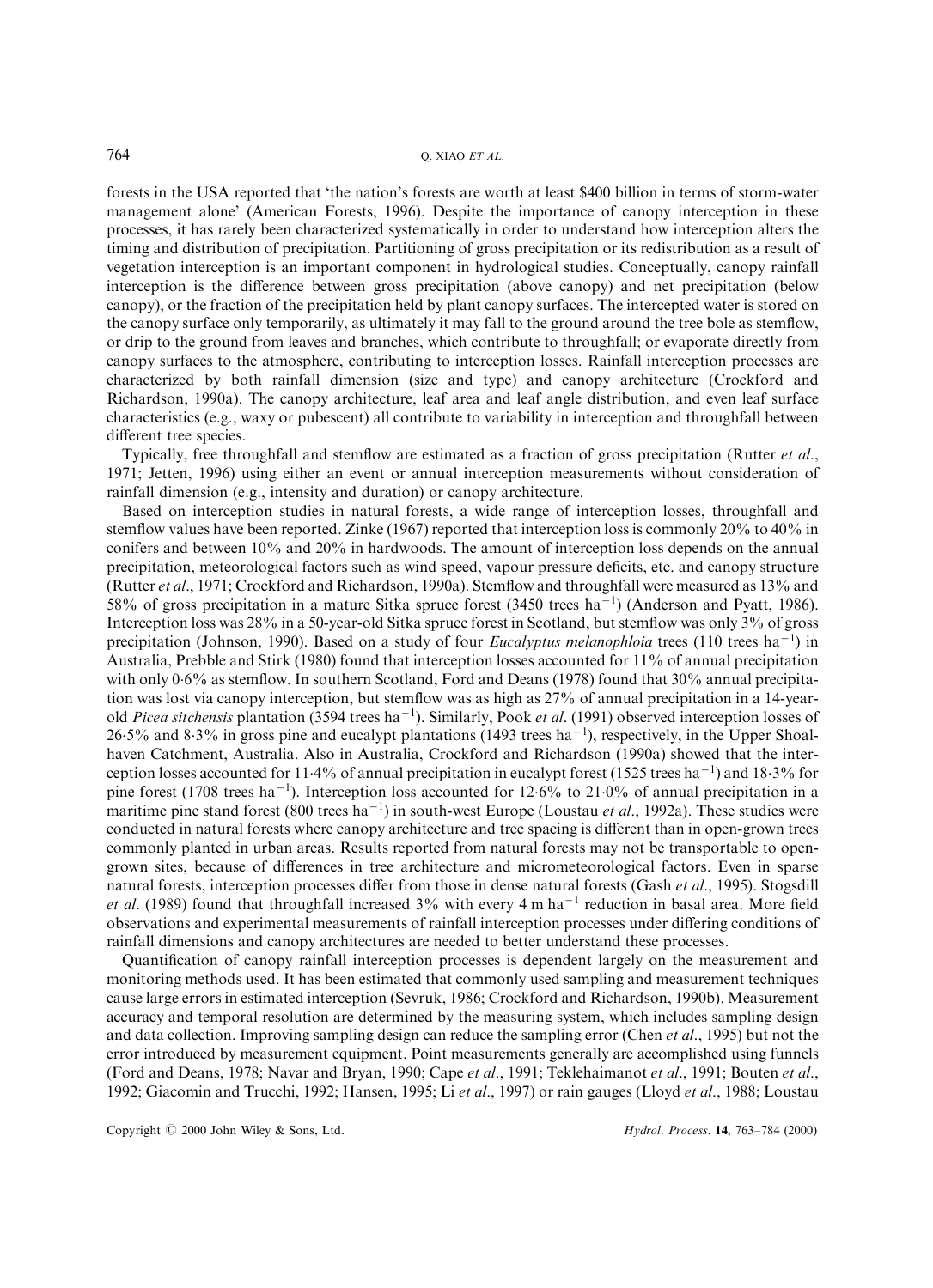et al., 1992b) placed directly beneath the canopy. Although easy to perform, such measurements often have large data sampling errors (Kimmins, 1973). Based on throughfall measurements of four 30 m by 30 m plots in a 120-year-old forest, Kimmins (1973) found that several hundred gauges were required in order to reduce error in the estimated mean throughfall from 20% to 5% (also see Kostelnik *et al.*, 1989).

Reynolds and Neal (1991) reported that there was no statistically significant difference between the total annual amounts of throughfall collected by funnels and troughs. However, when a large number of point gauges are required, area measurements are sometimes used. Area measurements may use plastic sheeting (Calder and Rosier, 1976; Neal et al., 1993) or troughs (Horton, 1919; Hamilton and Rowe, 1949; Rutter et al., 1971; Crockford and Richardson, 1990b; Kelliher et al., 1992; Liu, 1997) combined with tipping buckets or weighing gauges to obtain integrated throughfall measurements over a large area. These methods yield spatially correct averages but adhesion of rain water to the sheeting or other losses (such as splashing), combined with possible blockage of the collection gutter during large storms (Teklehaimanot et al., 1991) may cause large and unpredictable measurement errors. Even area measurement methods may cover only a limited measuring area as compared with the size of tree crown projection areas, so that the measurement error often remains considerable, even though it is less than that from the point measurement method. Some of these methods have low temporal resolution as a result of infrequent sampling (measuring events, weekly, or monthly periods).

Aston (1979) weighed a tree during simulated rainfall in a laboratory in order to study the dynamic aspects of canopy interception processes. The dimension of the rainfall simulator required to weigh large trees restricted this study to quite small trees, making the extrapolation to mature tree canopies questionable. More recently, the load-cell method proposed by Lundberg *et al.* (1997) has advantages of both point (easy to perform) and area measurement methods (spatially correct averages). The load-cell method provides relatively accurate estimates of interception combined with high temporal resolution in natural forests, except during periods of high wind. Sampling errors are not always reduced in the load-cell method because the troughs may cover only a small portion of the total forest area.

The structure and maintenance methods for tree plantations are significantly different than natural forests. This results in greater heterogeneity of tree species and their spatial dimensions in urban settings in contrast to natural forests. Trees generally are isolated, with large distances between them, thus there is less interaction of interception water between trees (such as leaf drip from adjacent trees) than observed in natural forests. In an interception study on a sparse natural forest, Gash et al. (1995) found that interception processes are different to those in dense forests. Wind associated rainfall can change the throughfall distribution. With high wind, rainfall strikes the canopy at zenith angles greater than that associated with no wind, when it is delivered vertically to the crown projection area. When point or partial area sampling methods are used for open-grown trees, large measurement errors result from the mixing of rainfall and throughfall. Variations in leaf surfaces and stem surface areas, as well as gradients of microclimate in the landscape or within an individual tree, suggest that partial area measurements will induce a substantial error when applied to open-grown trees.

Precipitation coincident with high wind speeds also changes the proportions of stemflow and throughfall associated with canopy interception. Calder and Wright (1986) described the difficulties in measuring this partitioning of interception accurately. Herwitz and Slye (1995) found that the variation in total net rainfall among neighbouring trees was affected by the differential interception of inclined rainfall.

The disadvantages of point methods (large measurement error or many gauges needed), area methods (measurements based on partial sampling of the canopy crown projection area, potential for adhesion loss and splashing), and load-cell methods (wind affects) limit their application for urban forest rainfall interception studies. Neither the point nor area methods mentioned above work well for isolated trees. The ideal system for measuring urban tree rainfall interception has at least the following four features:

1. measurements must be made at the individual tree level instead of partial measurements of the tree crown projection area to avoid sampling error;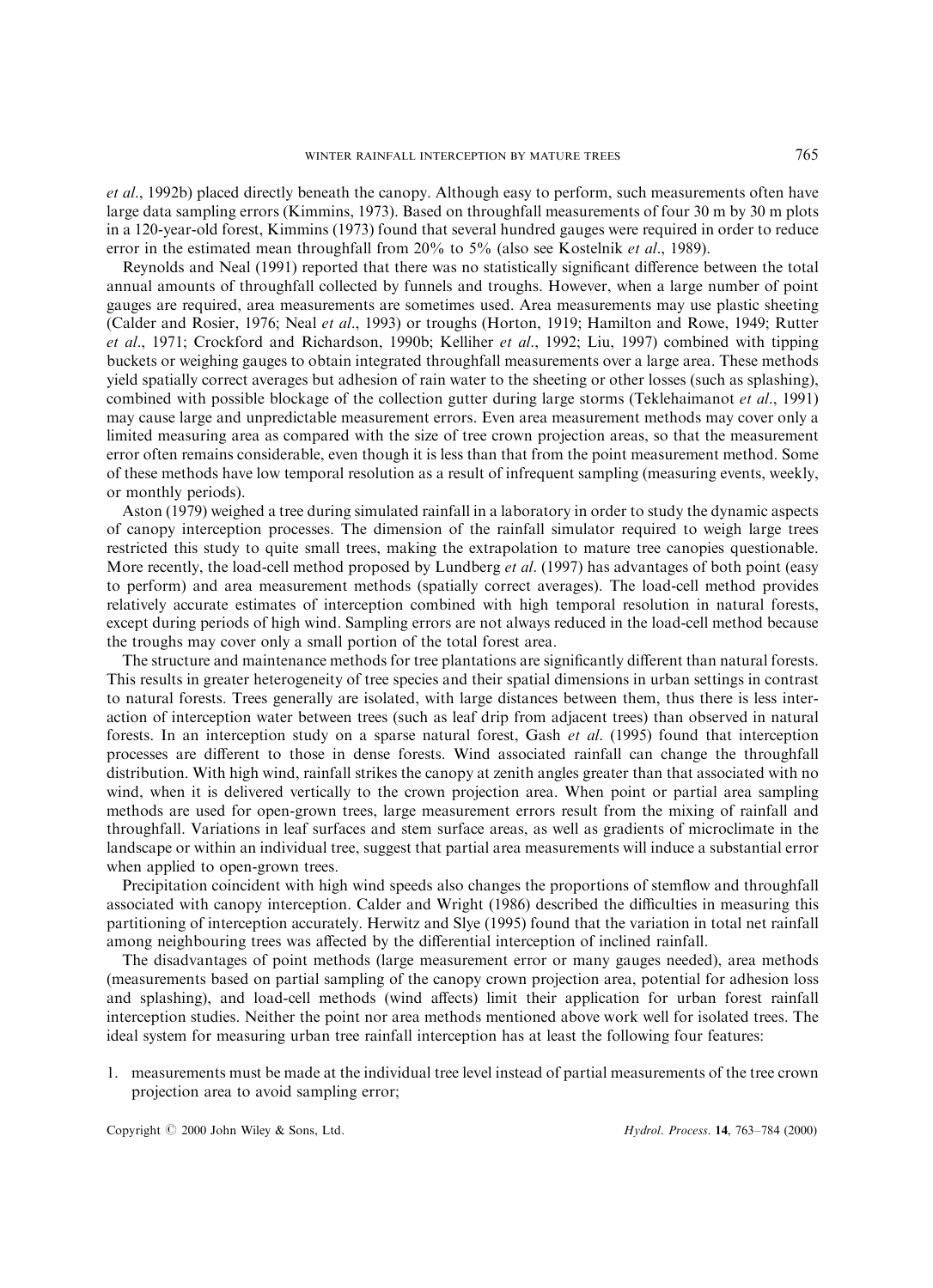- 2. measurements must have high accuracy and high temporal resolution;
- 3. the measurement system must work under all weather conditions, including high wind speeds;
- 4. the measurement system should be built at low cost and be transported easily.

In this paper, we present a study of the rainfall interception processes for open-grown trees common to urban settings. Initially, we developed a rainfall interception measuring system that is suitable for use with individual trees. Then, we partitioned gross precipitation into throughfall, stemflow, crown storage and interception, and analysed the effects of temporal scales on dynamic rainfall interception processes. Finally, we analysed the effects of both climate (i.e. rainfall rate and duration, wind speed and direction) and tree architecture (i.e. tree height, crown shape, leaf and stem surface areas) on crown rainfall interception.

# DEFINITION OF TERMS

The terminology used in canopy rainfall interception studies has not yet become consistent or standardized. Many investigators have termed the 'interception' as the difference between the rainfall measurements over open ground and the measurements under the canopy crown; others have termed this difference as `interception loss'. When we evaluate canopy rainfall interception at the event scale, the term `interception' and 'interception loss' are close in meaning. When we refer to the dynamic aspects of interception, however, the terms 'interception' and 'interception loss' have different physical meanings. Interception here indicates the temporary rain-water storage on the canopy surface. Interception loss indicates the evaporation of temporarily stored rain-water on the canopy surface. In order to clarify the discussion, the following definitions are used.

Gross precipitation  $(P_g)$  is the precipitation measured above the vegetation canopy or in the open area where the fetch is sufficient to avoid the forest edge or topographic effects.

*Net precipitation*  $(P_n)$  is the quantity of rain water that actually reaches the ground. It is the sum of throughfall and stemflow.

Free throughfall (Th) is the rain drops (a fraction of precipitation) that reaches the ground surface through the gaps in the canopy leaves and branches without hitting the canopy surfaces (Rutter et al., 1971; Dingman, 1994).

*Canopy drip*  $(D)$  is the water drip from canopy surfaces that occurs when the canopy surface rain-water storage exceeds its storage capacity. It also can occur when the equilibrium status of the tree surface water storage decreases as a result of impact ejection from rain drip or mechanically, from wind blowing the tree.

Throughfall (TH) is the portion of the precipitation that reaches the ground directly through gaps in the vegetation canopy and drips from leaves, twigs and stems. It is the sum of free throughfall  $(Th)$  and canopy drip  $(D)$ .

Stemflow  $(ST)$  is the portion of precipitation intercepted by the canopy and reaches the ground by flowing down the stems or tree bole.

Canopy storage  $(C)$  is the precipitation that falls on the vegetation surfaces (canopy) or human-made cover and is temporally stored on these surfaces. Intercepted water either can be evaporated directly to the atmosphere, absorbed by the canopy surfaces, or ultimately transmitted to the ground surface.

Interception  $(I)$ , same as canopy storage  $(C)$ .

*Interception loss*  $(IL)$  is the portion of the precipitation that is retained by canopy surface storage and later is either evaporated or absorbed by the plant.

Storm and rainfall event: an individual storm is defined as a rainfall period separated by dry intervals of at least 24 h and an individual rainfall event is defined as a rainfall period separated by dry intervals of at least 4 h (Hamilton and Rowe, 1949).

For consistency, the canopy rainfall interception concept we use is contrasted with other literature definitions. We use crown rainfall interception instead of canopy interception because of our focus on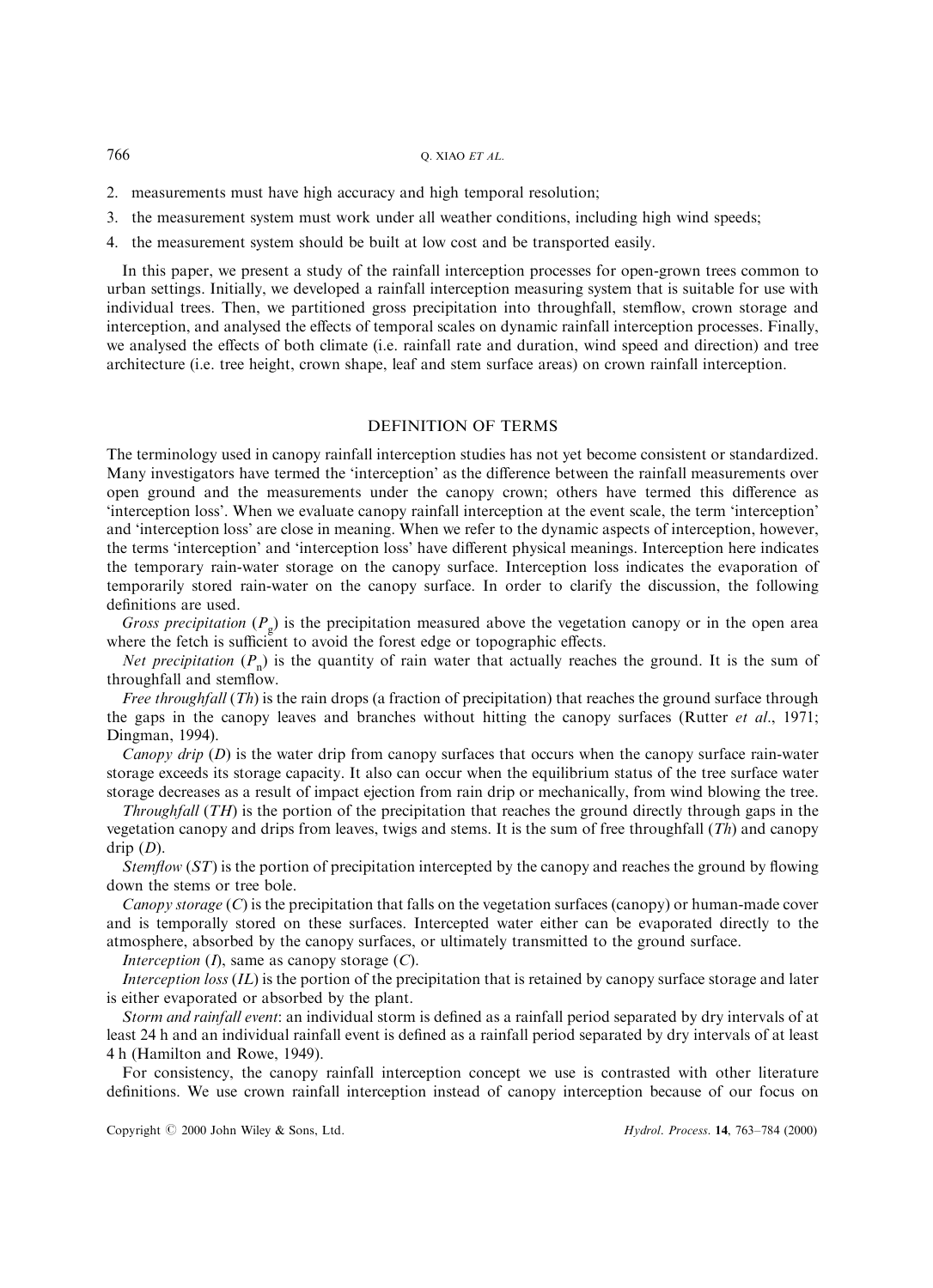isolated mature trees. The crown surface includes both crown (e.g. leaves, branches, and stems) and tree bole surfaces.

#### **THEORY**

## Rainfall interception

Rainfall interception includes the processes that result from the temporary storage of precipitation by the tree canopy as described above. Interception can be described as the difference between gross precipitation  $(P_g)$  and net precipitation  $(P_n)$ . At a more detailed level, interception can be partitioned into canopy surface water storage  $(C)$  and evaporation  $(E)$ , and net precipitation can be partitioned into throughfall  $(TH)$  and stemflow (ST). Throughfall can be further separated into free throughfall  $(Th)$  and canopy drip  $(D)$ .

$$
C + E = Pg - (Th + D + ST)
$$
 (1)

Equation (1) can be solved for interception (I, or  $C + E$ ) with knowledge of the gross precipitation term (P<sub>g</sub>) and net precipitation term  $(Th, D, \text{ and } ST)$ . Canopy storage can be determined after estimating the evaporation term  $(E)$ .

## Net precipitation method

The net precipitation method is widely used in rainfall interception studies because all components on the right side of Equation (1) can be measured directly. Free throughfall and canopy drip can be separated based on the analysis of measured rainfall and throughfall data (Rutter *et al.*, 1971). Based on these measurements we can determine interception. In some cases not only do we want to know the interception or interception loss for each event but also dynamic changes in canopy water storage during the event. From field observations, the duration of canopy drip continues after the rainfall ceases. This indicates that canopy surface water storage can exceed its capacity temporarily, or overstore, and the wind may affect this capacity. For example, dripping after the rainfall ceases also can be a result of wind. Canopy water storage is easily measured indirectly. The estimation accuracy is determined by the measurement accuracy of the terms on the righthand side Equation (1). For example, using the Penman method (Jetten, 1996) to estimate evaporation, we can solve Equation (1) for canopy storage  $(C)$ . The accuracy of evaporation  $(E)$  is determined largely by the accuracy of the direct measurements for parameters in the Penman method (e.g., net radiation, air temperature, vapour pressure and wind speed, Penman, 1948).

# FIELD EXPERIMENTS

#### Rainfall interception measurement system

The TH, ST,  $P_{g}$ , and micrometeorological data required for estimating E are measured directly. The measurement system is composed of two parts. The first part measures  $P_g$ , TH and ST. The second part is a micrometeorological station measuring air temperature, relative humidity, wind speed, wind direction, and net radiation. These two parts are linked to a CR10 datalogger (Campbell Scientific Inc.). Figure 1 shows a schematic description of the rainfall interception measuring system. A spiral guide strip around the tree bole collects stemflow. A catchment built under the tree collects all water falling inside the catchment ( $TH$  and  $P<sub>g</sub>$ ). The TH value was determined by the water collected under the canopy crown projection area, and the remaining rainfall captured by the catchment was excluded. Gross precipitation  $(P<sub>o</sub>)$  was collected with a glass funnel connected to a container at the upwind corner of the catchment. Evaporation (E) was estimated using the Penman equation based on meteorological data obtained adjacent to the experimental site.

Throughfall measurement. A catchment was constructed under each tree to collect incident precipitation on to the tree. The catchment consisted of two panels with sloping sides (angle dependent on the tree size and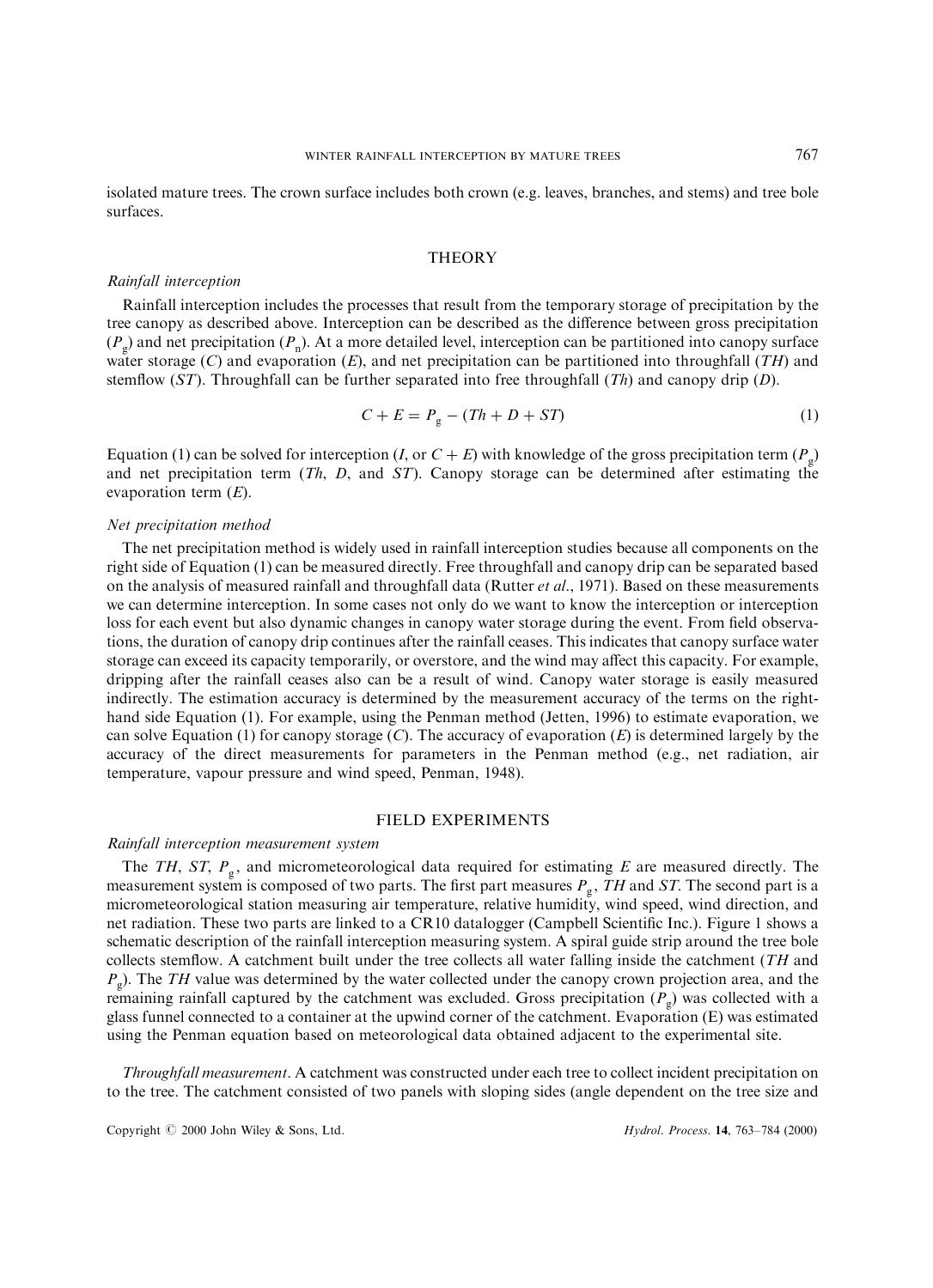

Figure 1. Schematic description of rainfall interception measuring system

shape) linked together by a plastic rain gutter. The tree is located in the geometric centre of the catchment. The catchment base frame was constructed from sheets of  $122 \times 244$  cm (4  $\times$  8 ft) plywood, overlaid on to a  $5 \times 10$  cm (2  $\times$  4 in) frame, and lined with 0.15 mm (4 mil) plastic sheeting on the plywood. The water division line of the catchment terminated in a raised  $5 \times 2.5 \times 5.7$  cm ( $1 \times 2 \times 2.2$  in) wood border having a triangular cross-section attached to all edges of the catchment beneath the plastic sheeting, except the edge linked to the rain gutter. The vertex of the pieces forced water to flow either inside or outside the catchment. The rain gutter guides the water into the throughfall storage container. To make the system work well for both small and large rainfall events, small diameter 20.3 cm and large diameter 30.5 cm water containers were used to store the water collected from the catchment. The water depth increases in the small diameter container so it can quickly respond to small throughfall increments in small rainfall events. The small and large containers were linked together by a 2.54 cm diameter PVC pipe, located near the upper rim of the large container, 5.1 cm below the upper edge, with a 12.5% slope. Water fills the small container first and then automatically flows to the larger container when the small container is full. There is also a second outlet in the larger container  $5.1$  cm below the rim to protect the container from overflow. A pressure gauge (PG), constructed from a pressure transducer, was attached to the bottom of each container to monitor changes in the water level inside the container, thus permitting frequent water-level measurements to be recorded accurately. The catchment construction height was near the bottom of the crown, so that it does not influence turbulence and thereby the vertical mixing of humidity. The water containers were covered with plastic sheeting to prevent rainfall from directly entering the container. Based on a mass balance, throughfall is determined by the difference between the water collected in the throughfall container, catchment surface detention storage and the  $P_g$  falling outside of the crown drip line.

Stemflow measurement. Stemflow was collected directly from the tree bole using a channel fabricated from a 2.54 cm diameter soft Tygon tubing that was split and spiralled around the tree bole. Gaps between tubing and tree bole were sealed with clear 100% silicone sealant. A water container made from 7.62 cm diameter solid clear tubing was used for stemflow storage. The water level change inside the container was monitored using a pressure gauge (PG).

Gross precipitation measurement. Gross precipitation was collected with a 15.2 cm diameter glass funnel linked to a gross precipitation container set at the upwind corner of the catchment. The container was made of 2.54 cm diameter solid clear tubing. The water depth inside this container was measured using a PG. The height of the water collection funnel is  $3.0 \text{ m}$  above ground surface.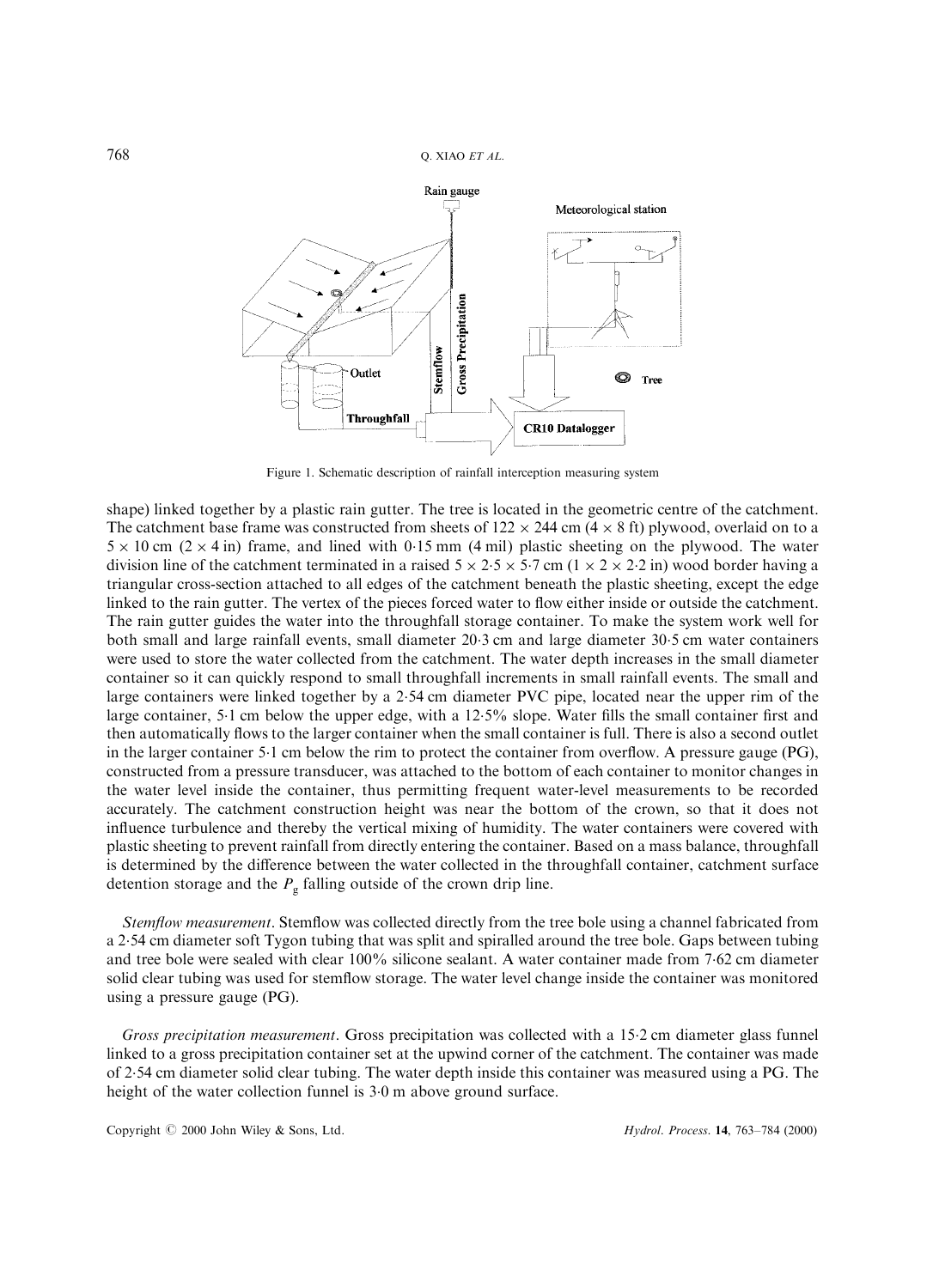Micrometeorological station. A standard micrometeorological station was established over turf grass for reference. Data from the micrometeorological station were used for estimating evaporation. A HMP35C Temperature and Relative Humidity Probe (Campbell Scientific, Inc.) was used to measure air temperature and relative humidity, wind speed and direction were measured with R.M. Young Wind Sentry Set (03001-5, Campbell Scientific, Inc.), solar radiation and net radiation were measured with a LI200S Pyranometer (Campbell Scientific, Inc.) and a Q-6 Net Radiometer (Campbell Scientific, Inc.) respectively, and a TE525 Tipping Bucket Rain Gage (Campbell Scientific, Inc.) was used to measure gross precipitation on the study site in addition to the PG rain gauge. The TE525 is a smaller adaptation of the standard Weather Bureau tipping bucket rain gauge. It measures rainfall at rates up to 51 mm h<sup>-1</sup> (2.0 in h) with an accuracy of  $\pm 1\%$ .

Data collection and calibration. Gross precipitation, throughfall, stemflow and all data measured in the micrometeorological station were sampled at 1-s intervals and collected at 30-s time steps with a CR10 datalogger (Campbell Scientific, Inc.). Both the data sampling frequency and data output time step were controlled with the datalogger program. All instruments used for micrometeorological data collection were calibrated against CIMIS (California Irrigation Measurement Information System) station data at the UC Davis site, except for the LI200S, which was calibrated by the manufacturer. All PGs were tested in the laboratory before use in the field and a final calibration was conducted in the field (Xiao, 1998). Water storage containers used in this study were circular high-pressure PVC cylinders. The volume of water collected changed linearly with the water depth inside the container. A regression between the volume of water in each container and the pressure voltage reading was linear, with a  $R<sup>2</sup>$  of 1.0 indicating that the system measured accurately. A detailed description of the pressure transducers and their calibration is presented in Xiao (1998).

Accuracy estimation. Measurement accuracy depended on the pressure transducers used, the ratio of water collection area to the horizontal cross-section area of the water storage container and the time for water to travel from the water collection surface to the container. A large ratio causes a large change in the container's water depth. The pressure transducers (Honeywell model No. 136PC01G2) used in this study were designed for indoor use. The pressure transducers worked well spanning a large temperature range  $(-40^{\circ}C)$  to  $+85$  °C), but needed to be kept dry. Submerging the transducer will cause it to malfunction. We used 2.54 cm diameter solid tubing with a rubber stopper at the bottom to avoid submerging the transducer in case of overflow. A 3.8 cm diameter cap allowed the transducer to reference the atmosphere but prevented water from entering. A slave tube filled with desiccants hung inside the 2.5 cm tubing adjacent to the transducer to reduce moisture and maintain relatively constant humidity. This minimized variation in reference transducer output. The measurement system successfully monitored dynamic processes for each individual event, during which changes in air temperature and impacts on the measurements are presumed to be small because of the low temperature gradients that were recorded. Direct power for the system was provided by 12 V DC batteries (YUASA-EXIDE, Inc.). The batteries were in a plastic-covered wooden box to reduce the battery's temperature change with time, because the chemical reaction of the battery is temperature sensitive. Calibrations for power supply voltage and temperature changes were also obtained in the field. A constant water depth was maintained in the container in the field and we ran the system for a 24-h period to obtain data for this calibration. For example, air temperature varied over a large range (12.9 °C), but the PG reading only changed 0.0735 mv or 0.000238 mv  $^{\circ}C^{-1}$  h<sup>-1</sup>. This indicates that the PGs were only slightly influenced by the temperature gradient. The installation of the pressure transducer gauges was described in Xiao (1998).

The pressure transducer used in this study has an error of less than  $\pm 0.5\%$  over its span. The gross precipitation measurement system had the smallest ratio of water collection area to water container area (36: 1) with a measurement error of 0.04 mm. The error associated with detention storage and water travel time to the collection system was reduced by the steep inclination angle of the catchment and smooth surface of the plastic sheeting. Detention storage and water travel time was measured directly in the field. A day with heavy cloud cover and high relative humidity was selected for measuring detention storage in order to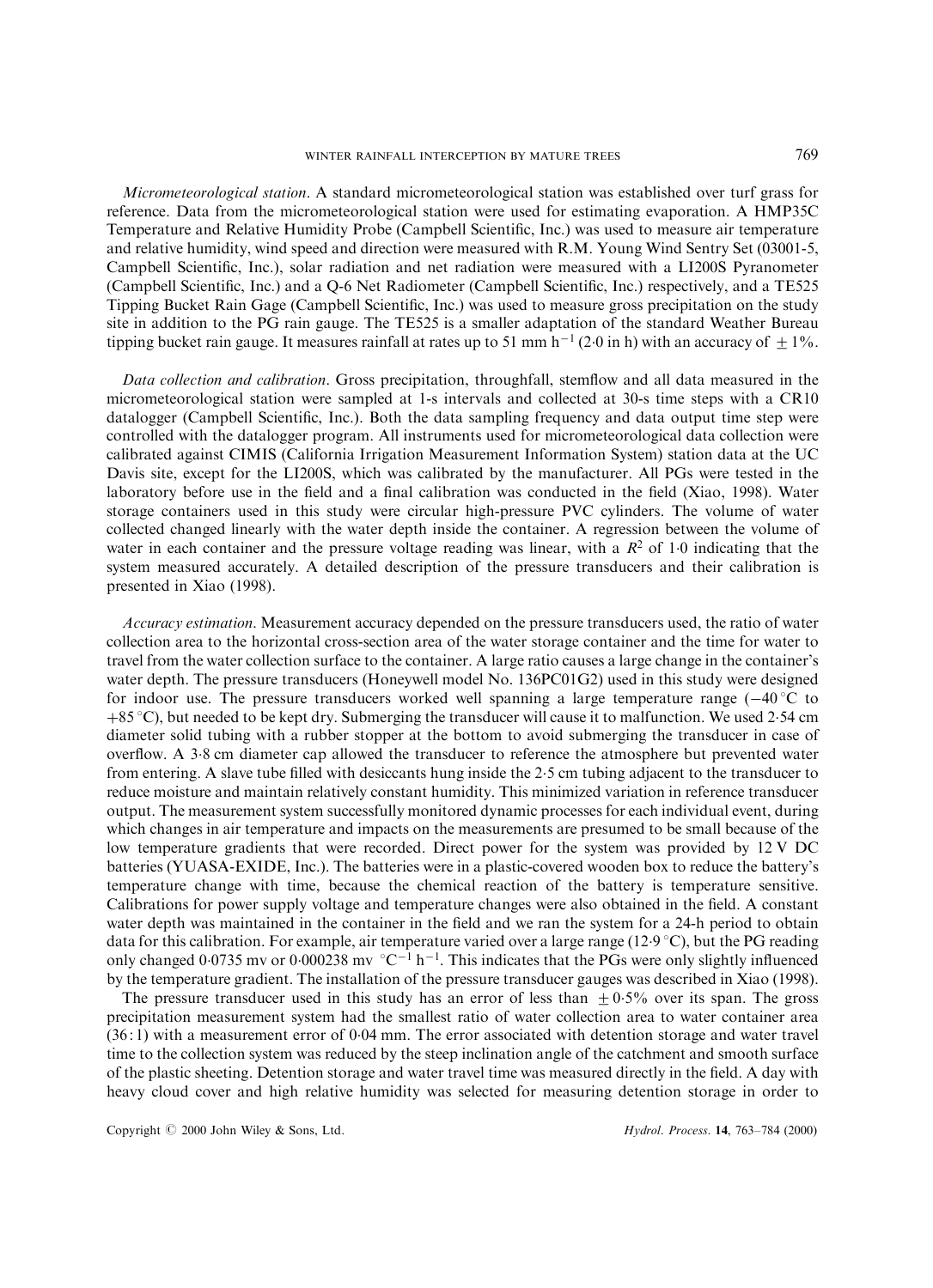minimize evaporation during data collection. The catchment surface detention averaged 0.3 mm for the first experimental site and 0.045 mm for the second site. Water travel time was about 1.5 and 0.5 min for these sites during small events, respectively. This time delay did not affect the analysis of data at the event scale. The relatively steeper inclination angle and smaller size of the second catchment account for its lower detention storage and shorter travel time compared with the first site. The measurement of catchment detention storage and water travel time was described by Xiao (1998).

Canopy architecture measurement. Tree dimensions, which include height, DBH (diameter at breast height), crown diameter, crown shape and crown height, and canopy architecture data, which include leaf surface area stem surface area and crown gap fraction, were measured directly after the experiment ended. The gap fraction was estimated as the percentage of crown silhouette area without leaves or branches using an image analysis technique. The gap fraction is thought to be related to free throughfall.

Stem surface area was measured for each branch by first dividing the branch into several uniform segments and then measuring the length and the diameters at both ends of each segment. About 10% of the leaves were removed from the tree using a random branch sampling technique to determine leaf area. The remaining leaves were removed from the tree and oven dried  $(70 °C, 72 h)$ . Sample leaves were measured in a LI-3100 area meter (LI-COR, Inc.). The resolution of the measurement is about 1.0 mm<sup>2</sup>. The dry weight ratio method was used to determine total foliar biomass and leaf area. Seasonal changes in leaf area were measured by periodic collection of leaf fall. We did not measure the change in leaf area during the growing season because there were almost no rainfall events during this season at our study site. The leaf area change during the growing season, however, can be measured using photographic methods (Peper and McPherson, 1998). Above-ground woody biomass of the tree was obtained directly by measuring fresh and dry weight at the end of the experiment. Techniques used for measuring tree architecture, leaf surface area, stem surface area and biomass are described by Xiao (1998).

# Study sites and materials

The rainfall interception experiments were conducted at the Department of Environmental Horticulture field site, in the south-east corner of the University of California, Davis campus  $(121°46'32'' W, 38°32'09'' N)$ . This site is located in the Central Valley of California. Moisture comes from the southern side of the study site owing to the influence of mountain ranges. The Sierra Nevada Mountain Range blocks moisture from the east. The California Coast Range is located to the west, and Sutter Buttes are volcanic remnants located in the Central Valley to the north. These mountains obstruct wind patterns for moisture transport to the study site from these directions. The relatively flat topography on the south side of the study site extends south-west to the Pacific Ocean, and the orientation of this flat terrain controls the direction of most of the precipitation at the study site. About  $70\%$  of the experimental field was covered by grass and  $30\%$  by bare soil. On average, 90% of the average annual precipitation of 446 mm ( $CV = 36$  mm), which ranged from 143 mm in 1976 to 969 mm in 1983 (based on 1927–1997 hourly data at the Davis NOAA station number: 2294, located at  $121^{\circ}46'$  W,  $38^{\circ}32'$  N), occurs between November and April at the study site. No snowfall occurred in the study area. The rainfall intensity ranges from 1 to 113 mm h. The rainfall is heaviest during winter storms, which delivers most of the annual precipitation. For example, three storms (total 175 mm) occurring in January 1997 (3, 20 and 24 January) accounted for 42% of the 414 mm of annual precipitation in 1997. During our experiments, the rainfall intensity ranged from 1 to 28 mm  $h^{-1}$ , as recorded at our field experiment site. Interception data were collected from a 9-year-old broadleaf deciduous pear tree (Pyrus calleryana 'Bradford' or Callery pear) and an 8-year-old broadleaf evergreen oak tree (Quercus suber or cork oak) (Figure 2). The pear tree and the oak tree were open-grown and separated by about 63 m. The canopy dimensions of these two trees are listed in Table I. Unlike the evergreen tree, which showed little change in leaf surface area (leaf area index,  $LAI = 3.4$ ) over the year, the broadleaf deciduous pear tree had high leaf area in summer (LAI  $=$  7.0), but was almost leafless during the winter season. The catchment size of the pear tree site was 62.4 m<sup>2</sup> with a 15° inclination angle. The catchment size was 23.0 m<sup>2</sup> with a 25° inclination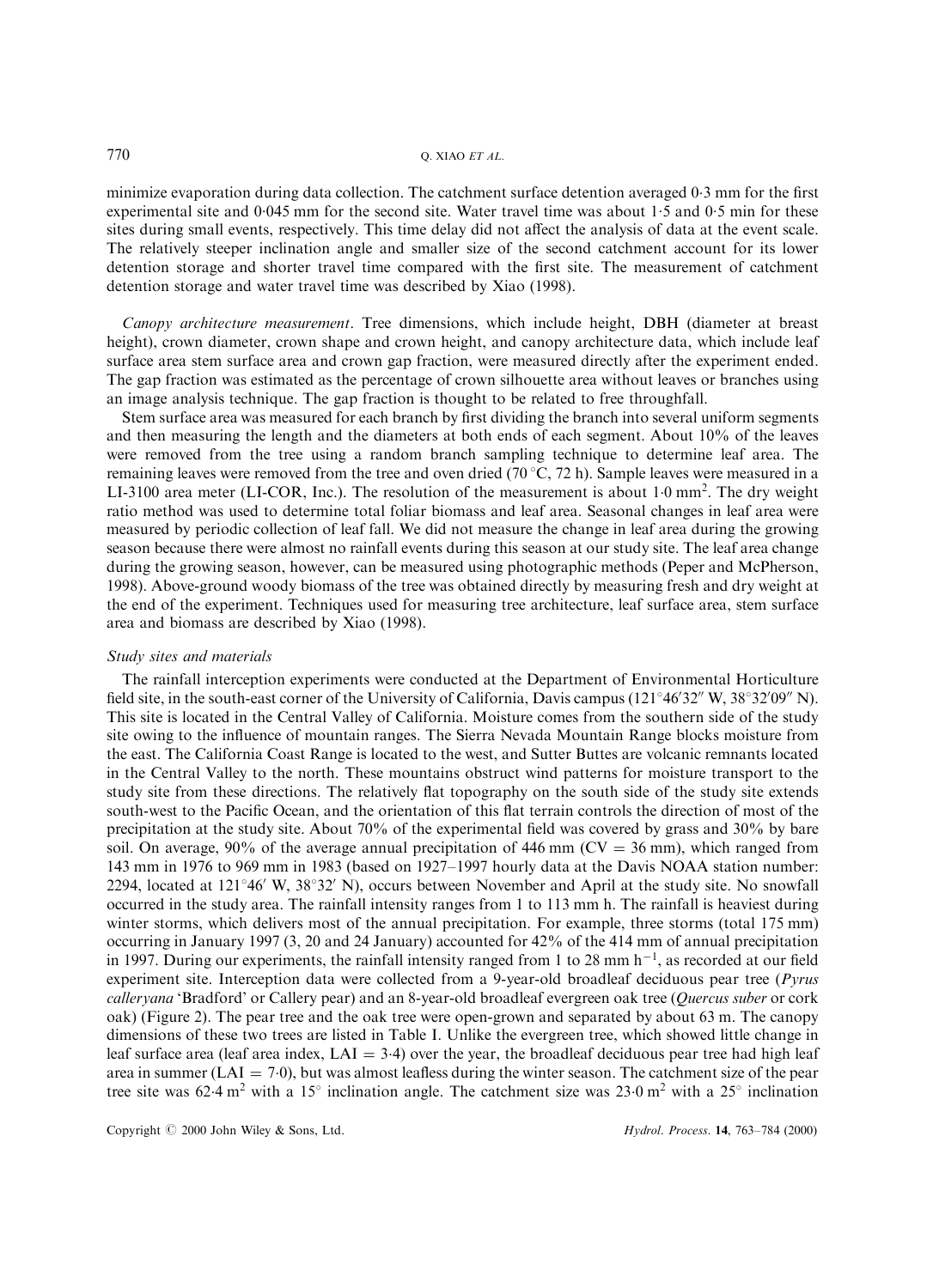

Figure 2. Field installation for pear tree (left) and for oak tree (right)

|  |  |  |  | Table I. Dimensions of the experimental trees |  |
|--|--|--|--|-----------------------------------------------|--|
|--|--|--|--|-----------------------------------------------|--|

|                    | Oak (cork oak) | Pear (callery pear) |
|--------------------|----------------|---------------------|
| Height $(m)$       | 5.6            | 8.5                 |
| $DBHa$ (cm)        | 12.5           | 22                  |
| Crown diameter (m) | 3.2            | 4.8                 |
| Crown height (m)   | 4.77           | 6.8                 |
| Crown shape        | Paraboloid     | Paraboloid          |

aDiameter at Breast Height. Both trees had branches below breast height (1.3 m or 4.5 ft), so the bole diameter was measured immediately below the first branch where there was no lateral expansion resulting from branch growth.

angle, respectively, for the oak tree. The micrometeorological station was 20 m from the oak tree site and 70 m away from the pear tree site.

For the analysis conducted here, we used data collected over the winter of 1996–1997 for the pear tree and over the winter of 1997–1998 for the oak tree. The annual precipitation of 1996–1997 water year was 441 mm, distributed in 38 storms. Three large storms (rainfall  $>$  38 mm) account for 41% of the total annual precipitation whereas 20 small storms (rainfall  $<$  3.17 mm) accounted for only 6% of the annual precipitation. In contrast, 1997-98 was a wet water year in which more than 700 mm of precipitation fell before June 1998 in 46 storm events. Half this rainfall came in five large storms whereas 11 small events accounted for only  $3\%$  of the total precipitation. Table II(a and b) summarize the precipitation distribution at different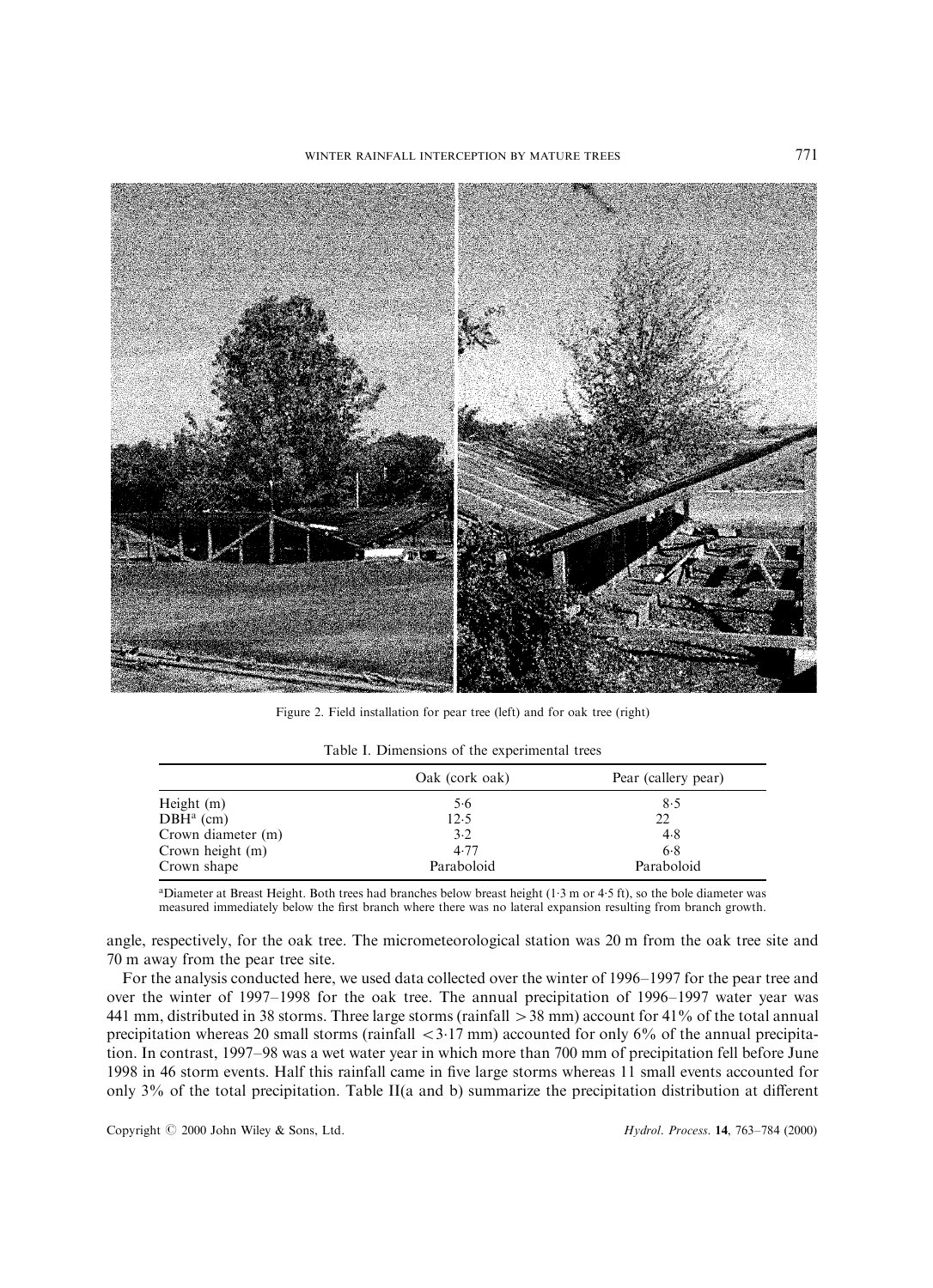772 Q. XIAO ET AL.

time-scales for both the long-term average and for the period during which field experiments were conducted.

# Partitioning gross precipitation

Rearranging Equation (1), the total gross precipitation  $(P_g)$  in a vegetated area can be expressed by

$$
P_g = C + E + D + ST + Th \tag{2}
$$

Free throughfall (Th) is proportional to the gap coefficient  $(f_g)$ , which can be taken as the gaps between crown leaves or branches normal to the direction of incident rainfall

$$
Th = f_g P_g \tag{3}
$$

| Table IIa. Precipitation distribution at monthly scale |                 |                             |       |                          |                   |                          |       |                          |
|--------------------------------------------------------|-----------------|-----------------------------|-------|--------------------------|-------------------|--------------------------|-------|--------------------------|
| Statistical data                                       |                 |                             |       |                          | Experimental data |                          |       |                          |
| Month                                                  | Average<br>(mm) | Coefficient<br>of variation | 1996  | Departure<br>from normal | 1997              | Departure<br>from normal | 1998  | Departure<br>from normal |
|                                                        | 94.9            | 0.7                         |       |                          | 185.9             | 91.0                     | 124.0 | 29.1                     |
|                                                        | 79.3            | 0.8                         |       |                          | $7-1$             | $-72.2$                  | 298.0 | 218.7                    |
| 3                                                      | 63.5            | 0.8                         |       |                          | $10-9$            | $-52.6$                  | 47.0  | $-16.5$                  |
| 4                                                      | $30-0$          | $1-1$                       |       |                          | $3-0$             | $-26.9$                  | 32.0  | 2.0                      |
|                                                        | 11.9            | $1-2$                       |       |                          | 8.9               | $-3.0$                   | 59.0  | 47.1                     |
| 6                                                      | 4.6             | 1·6                         |       |                          | $5-1$             | 0.5                      | 2.0   | $-2.6$                   |
|                                                        | 0.5             | 4.3                         |       |                          | $5-1$             | 4.6                      |       |                          |
| 8                                                      | 0.9             | 2.9                         |       |                          | $4-1$             | $3-2$                    |       |                          |
| 9                                                      | $5-2$           | 2.2                         |       |                          | 8.9               | 3.7                      |       |                          |
| 10                                                     | 22.4            | 1·3                         |       |                          | 10.9              | $-11.5$                  |       |                          |
| 11                                                     | 52.2            | 0.9                         |       |                          | $108 - 0$         | 55.8                     |       |                          |
| 12                                                     | $80-7$          | 0.7                         | 170.9 | 90.2                     | 55.9              | $-24.8$                  |       |                          |

| Precipitation (mm)       | Pear tree site   |                  | Oak tree site    |                  |
|--------------------------|------------------|------------------|------------------|------------------|
|                          | Number of storms | Number of events | Number of storms | Number of events |
| < 5                      | 8                | 30               | 11               | 54               |
| $5 - 10$                 |                  |                  |                  | 13               |
| $10 - 15$                |                  |                  |                  | 10               |
| $15 - 20$                |                  |                  |                  |                  |
| $20 - 25$                |                  |                  |                  |                  |
| $25 - 30$                |                  |                  |                  |                  |
| $30 - 35$                |                  |                  |                  |                  |
| $35 - 40$                |                  |                  |                  |                  |
| $40 - 45$                |                  |                  |                  |                  |
| $45 - 50$                |                  |                  |                  |                  |
| $50 - 55$                |                  |                  |                  |                  |
| > 55                     |                  |                  | ∍                |                  |
| Total precipitation (mm) |                  | 332              |                  | 791              |
| Total storms             | 18               |                  | 38               |                  |
| Total events             |                  | 42               |                  | 92               |

Table IIb. Precipitation distribution at storm and event scale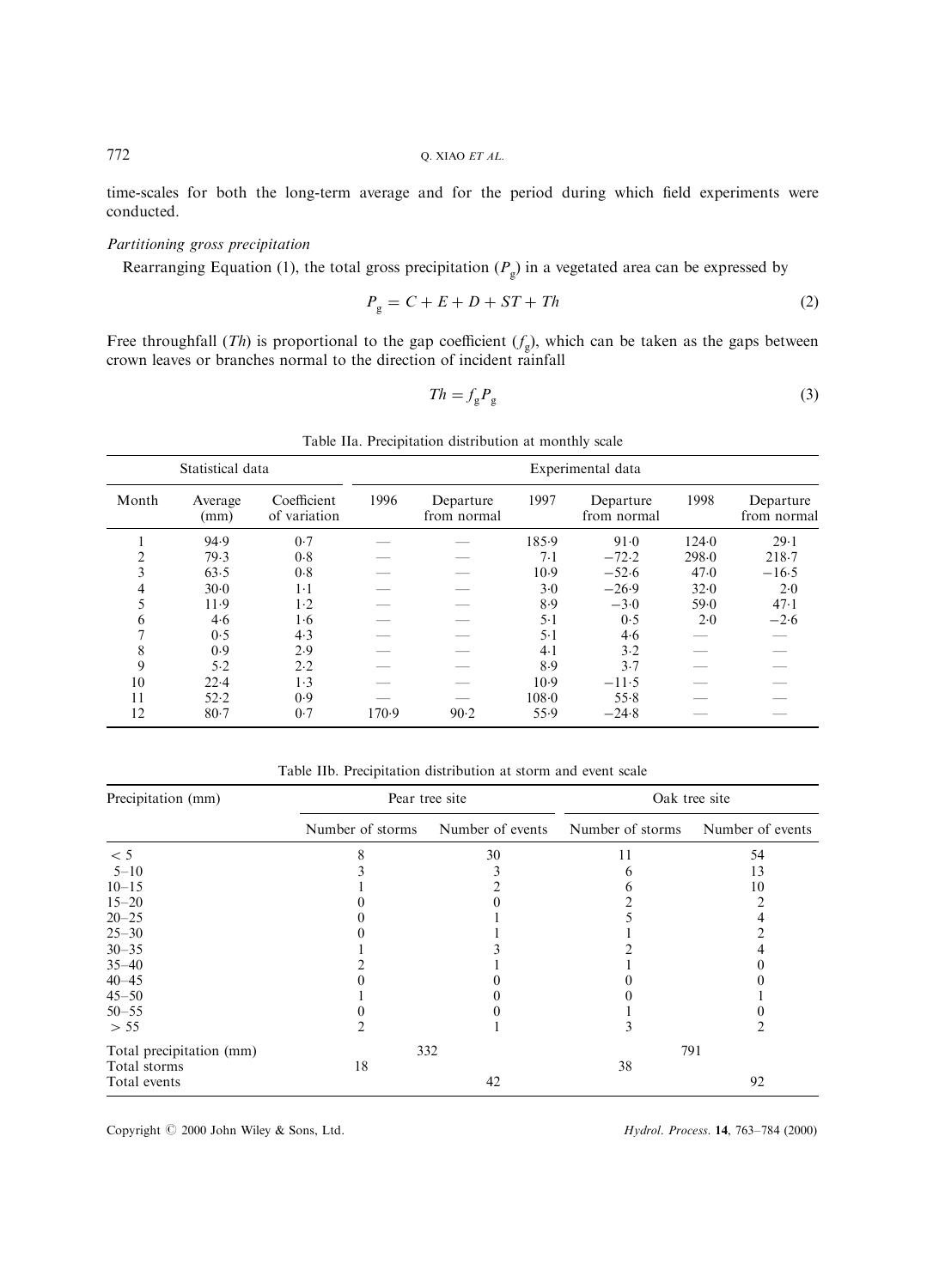Evaporation (E) from a wet crown surface is estimated indirectly from micrometeorological data. We assume that when the crown surface was saturated, the evaporation of crown surface water occurred at the potential rate, otherwise it was proportional to the ratio of actual storage and saturation storage or the maximum storage capacity of the crown (Rutter et al., 1971). Potential evaporation from wet surfaces was estimated using the Penman equation (Penman, 1948), using data measured at a nearby micrometeorological station. The dry wind function for solving Penman's equation used here followed Pruitt and Doorenbos (1977a,b).

The  $(C)$  or crown storage pool is filled by rainfall and emptied through E, D and ST. Crown storage C and interception loss  $E$  contribute to interception  $I$ , which is the intercepted water temporarily stored on the crown surface. Free throughfall Th and drip D yields throughfall TH. The sum of TH and stemflow  $ST$  is the net precipitation  $P_n$ 

$$
I = C + E
$$
  
\n
$$
TH = Th + D
$$
  
\n
$$
P_n = TH + ST
$$
  
\n
$$
P = I + TH + ST
$$
\n(4)

Measurements of P, TH and ST were undertaken directly during the field experiments, such that I could be calculated. The error or accuracy of the interception calculation from this water balance is determined by the measurement accuracy for P, TH and ST, with P having the greatest potential error in this measuring system, which we estimated (described in the accuracy estimation section) as 0.04 mm maximum error. The most significant errors are in the collection system, e.g., the result of wind affecting surface detention storage, or other problems associated with the collection apparatus.

# RESULTS AND DISCUSSION

High temporal resolution and accurate measurements of canopy rainfall interception at the individual tree level can be obtained using this interception measurement system. The rainfall interception measuring system is reliable and easy to build. Splashing did not cause a problem because the boundary was well defined. The large size and inclined rain gutter provide sufficient water transport capacity such that blocked gutters were not a problem during heavy rainfall. Winds did not affect the measurements. Some data collected during very high wind periods, however, would not be used for throughfall analysis because the catchment was not large enough to catch the canopy drip when wind speeds were greater than  $15.0 \text{ km h}^{-1}$ , as recorded at the micrometeorological station. This problem may solve by enlarging the catchment dimensions. The measurement is dependent on both rainfall amount and the storage capacity of the container; frequent emptying of the container is necessary to avoid overflow and loss of data during large rainfall events. The system was not designed to measure snow interception, however, a detailed discussion and review for existing and new measurement methods for snow interception was presented by Lundberg (1993).

The results presented here include 63 events measured between December 1996 and February 1998. These data were from 56 storms (134 events) that were large enough to result in measurable throughfall or stemflow and for which complete data were recorded. Monthly distribution of these precipitation data are presented in Table IIa. Table IIb shows the precipitation distribution in storm and event scales. Rainfall events associated with storms having wind speeds greater than  $15 \text{ km h}^{-1}$  were eliminated because there was a possibility that crown drip could be blown beyond the tree catchment. The threshold of wind speed was determined based on the tree height and catchment size, whereas canopy drip was assumed to start from zero velocity. Three rainfall events were eliminated from further analysis for the pear tree when wind speeds of  $18.8 \text{ km h}^{-1}$  to 29.5 km h<sup>-1</sup> were recorded during a storm on 21 January 1997, and another event that occurred on 2 March 1997 when the wind speed was  $18.2 \text{ km h}^{-1}$ . Gross precipitation in these three events was 6.5 mm, accounting for 2% of the total rainfall data. Figure 3 shows a hyetograph for cumulative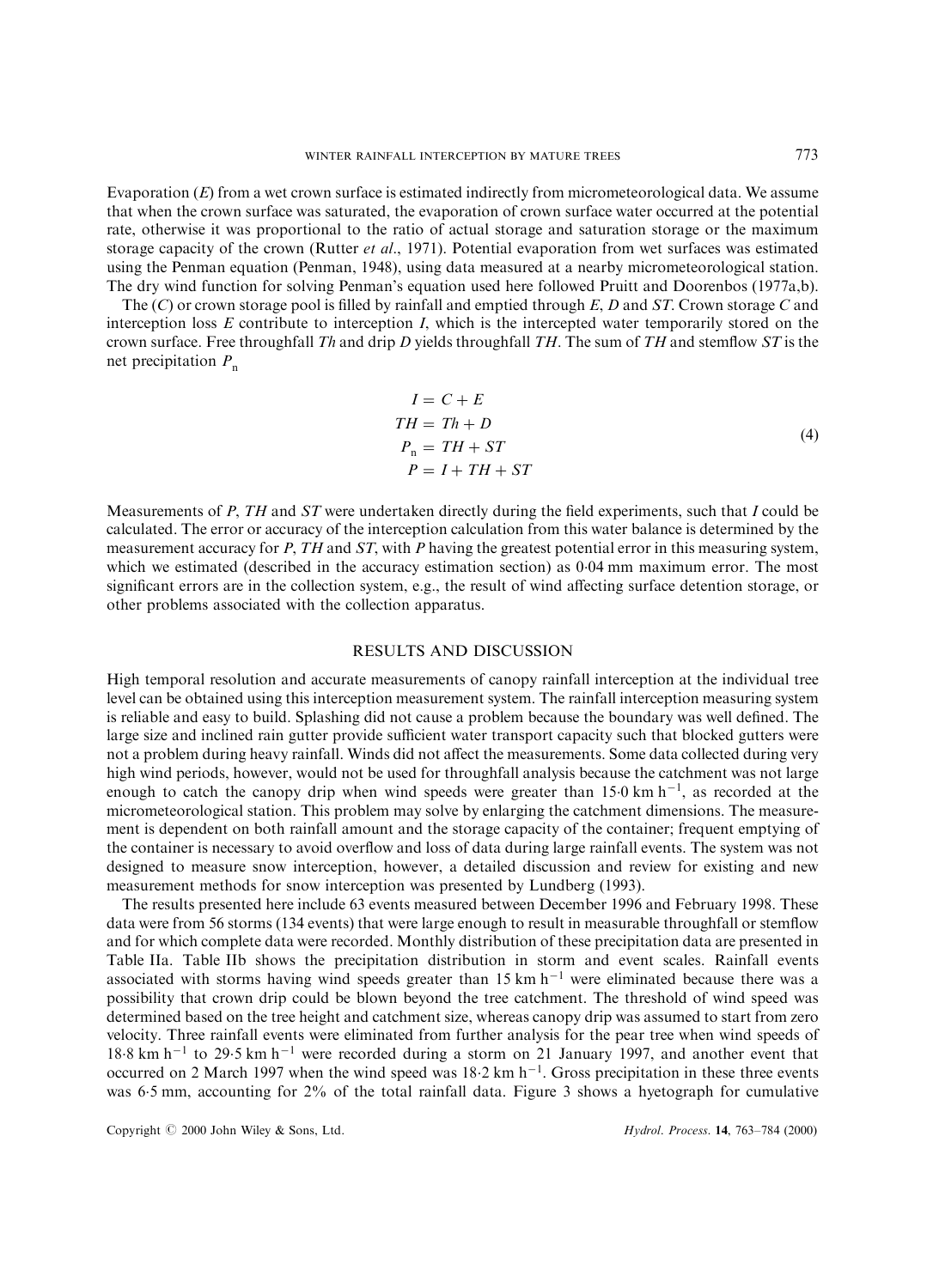774 Q. XIAO ET AL.



Figure 3. A hyetograph showing cumulative precipitation measured with PG and tipping bucket rain gauges

rainfall measured with a PG and a tipping bucket rain gauge. The two data sets matched well in magnitude except that the PG data set has greater temporal resolution because the tipping bucket needed 0.25 mm increments of rainfall to record.

The high temporal resolution of the data allowed data analysis at different time-scales. Here we focus on the analysis at the event-scale ( from hours to 1 day) and the dynamic or process-scale (minutes). The gross precipitation was partitioned into throughfall, stemflow and interception losses.

Average interception losses. At the event scale, based on the regression results of these events, we conclude, on average, that throughfall and stemflow account for 77% and 8% of gross precipitation respectively, for the pear tree. For the oak tree, throughfall and stem flow account for  $58\%$  and  $15\%$  of gross precipitation, respectively. Statistical averages of these components are discussed in more detail later.

Most rainfall events at our study site were relatively small  $(< 2 \text{ mm})$ . These small events resulted in relatively high interception losses because most of the water from the event is used to wet the crown surface. In the following discussion, a large rainfall event on 12 January 1998 is used to illustrate the dynamics of crown rainfall interception. This event lasted about 10 h with a 104 min break in the middle, maximum 30-s intensity about 12.5 mm  $h^{-1}$ , and the total precipitation was 13.0 mm. Figure 4 shows the dynamic nature of rainfall interception on the oak tree at the subevent-scale for 1 min, 5 min, 10 min, 30 min, and 60 min time intervals. We show the accumulative values for the first 5 h of the event (Figure  $4a-e$ ) and the rate changes for this period (Figure  $4f-j$ ). Thirty minutes after rainfall was initiated, there was little variation in rainfall intensity, but throughfall, stemflow and interception varied markedly with time. Stemflow started 20 min after rainfall started. After rainfall stopped, both stemflow and throughfall continued for an additional 60 min and 47 min, respectively. Evaporation was limited because of the high relative humidity. Relative interception loss was high during the early stages of the event but decreases when rainfall increases. This indicates that crown surface water storage accounts for the main portion of interception loss. The same patterns were found for the pear tree. Interception processes varied less between trees with increasing temporal averaging. The fine features are not detectable in Figure 4j at the 1-h time resolution, an interval that is commonly used in general hydrological, ecological and meteorological modelling.

Interception accounts for the difference between gross rainfall and the sum of throughfall and stemflow. Water losses from crown surfaces as a result of evaporation are included in interception losses, but none occurred during this rainfall event. After stemflow and crown drip, the wet crown surface was dried by evaporation. Although evaporation was negligible during the rain event, it gradually increased after rainfall ceased. Thus, frequent precipitation events increase the relative proportion of interception losses.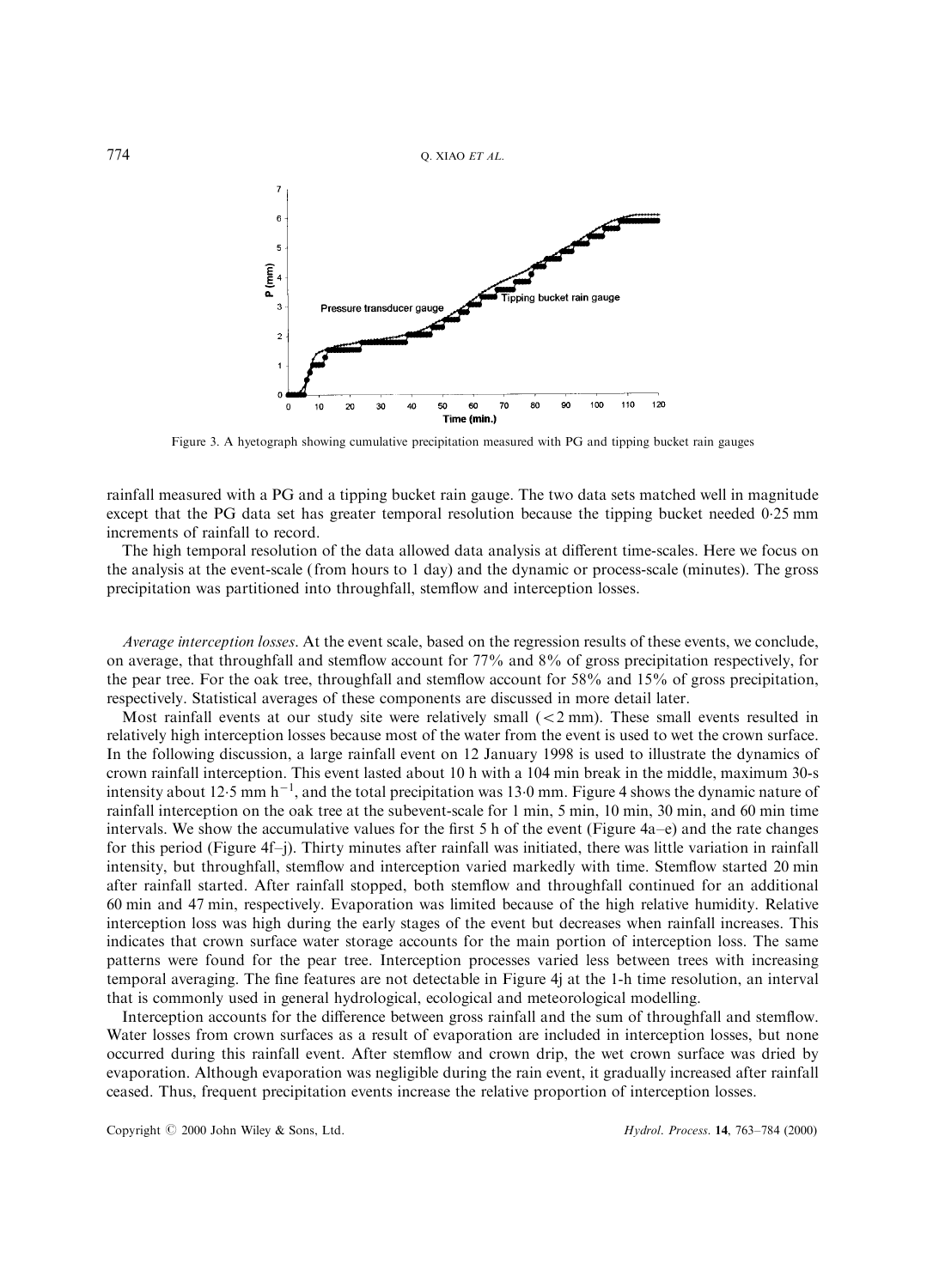

Figure 4. Dynamic rainfall interception processes on the oak tree at different time-scales:  $P$ ,  $TH$ ,  $ST$ ,  $E$  and  $C$  are precipitation, throughfall, stemflow, evaporation and tree surface storage. The horizontal axis represents the time in minutes. The vertical axis for panels a, b, c, d and e are cumulative water depth in millimetres. The left vertical axis represents the scale for cumulative  $E$  in millimetres. In panels f, g, h, i and j, the vertical axis shows the TH, ST and C in percentage of precipitation. Panel a, b, c, d and e show the accumulation of rainfall, throughfall, stemflow and evaporation for time-scale at 1 min, 5 min, 10 min, 30 min and 60 min. Panel f, g, h, i and j show throughfall, stemflow and interception relative to gross precipitation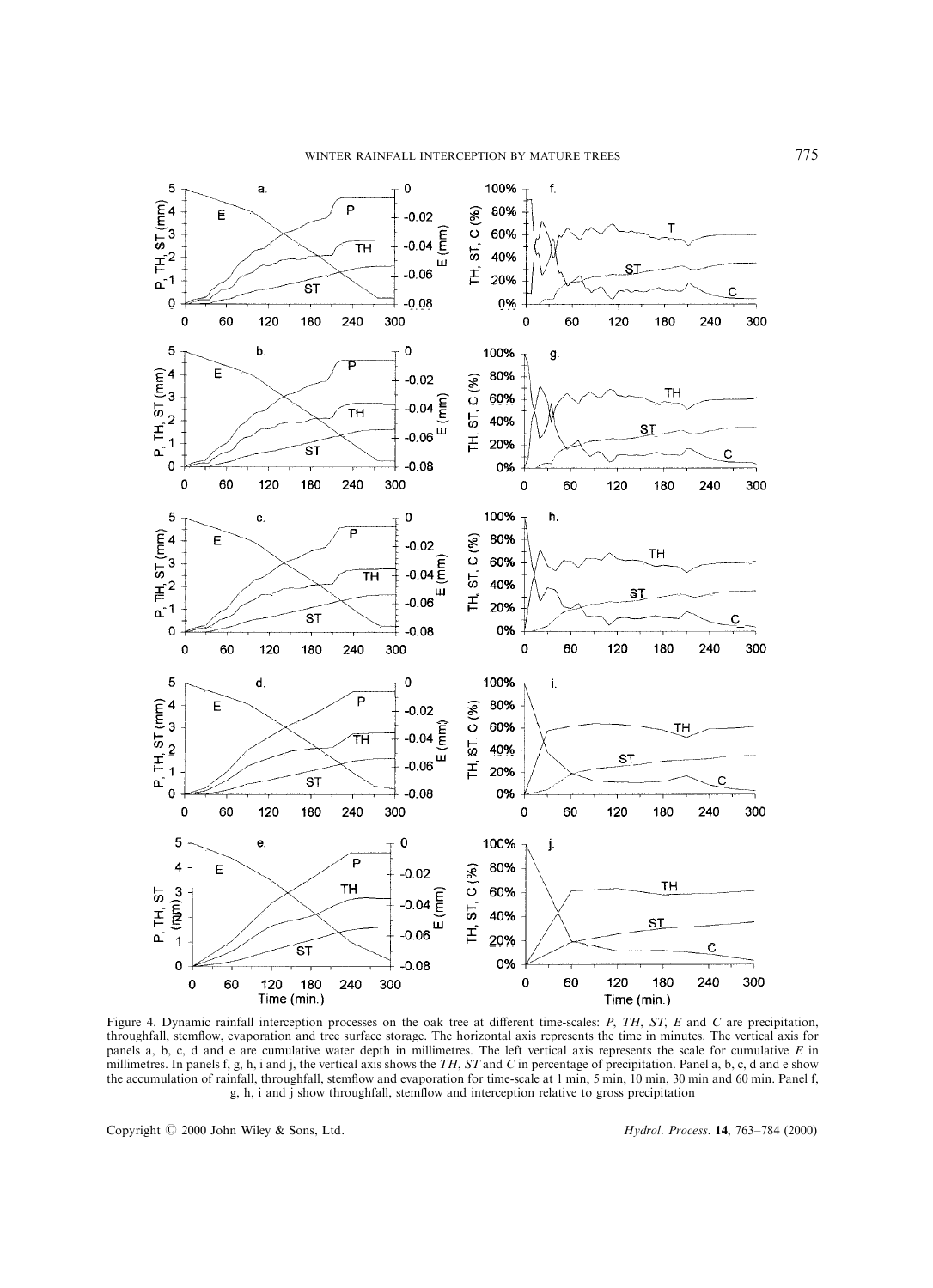776 Q. XIAO ET AL.



Figure 5. Rainfall hydrograph for the oak tree, showing gross precipitation (GP) and net precipitation (NP). The event occurred at 1623 hours 12 January 1998. (a) The difference between the value on the y-axis is the tree interception. (b) The gross rainfall rate and net rainfall rate

Figure 5 shows the rainfall hyetograph for gross precipitation (above the crown) and net precipitation (below the crown) for the oak tree. The event began at 1623 hours on 12 January 1998 and lasted about 5 h. Several characteristics are seen in the cumulative precipitation plot in Figure 5a. Gross precipitation and net precipitation differ in magnitude. That the two lines are not parallel indicates that interception rates are not constant but change dynamically during the event. After rainfall stopped, net precipitation from crown surface drip and stemflow continued for 75 min. The interception loss was the difference between total gross and total net precipitation after throughfall and stemflow ceased. Crown interception did not reduce the net precipitation peak rate significantly, but delayed the peak by about 10 min (Figure 5b). This delay would also result in a delay in peak runoff from a storm.

Cumulative rainfall, rainfall rate and rainfall duration. The field data (rainfall, throughfall, and stemflow) were analysed statistically at the event scale for the pear and oak trees. Cumulative rainfall had a major impact on throughfall and stemflow yield. The linear relationship between gross precipitation and throughfall is shown in Figure 6 for both the oak and pear trees. Throughfall accounts for approximately 77% and 58% of gross precipitation on to the pear and oak trees, based on the regression analysis of all the measured throughfall data, respectively (Figure 6a and b). For some events less than 1.5 mm, the relationship between throughfall and gross precipitation was less linear (Figure 6c and d). This variability reflects differences in crown wetness at the onset on each rainfall event. For these small rainfall events, most throughfall is from rainfall drops that pass directly through gaps in crown ( free throughfall). If the crown surface is wet when rainfall begins, however, the crown drip will be larger than if the crown surface is dry when rainfall begins. If the crown is dry, crown surface storage is a large fraction of gross precipitation. The relatively wide range of throughfall to rainfall ratios observed in the oak and pear trees was caused by both carryover of crown surface moisture variation between events and wind affects. The wind shakes the tree, breaking the temporary surface storage equilibrium and causing drip or flow down along the stem surface. In the rainy season, heavy fog was associated with most small events. Water storage contributed by crown fog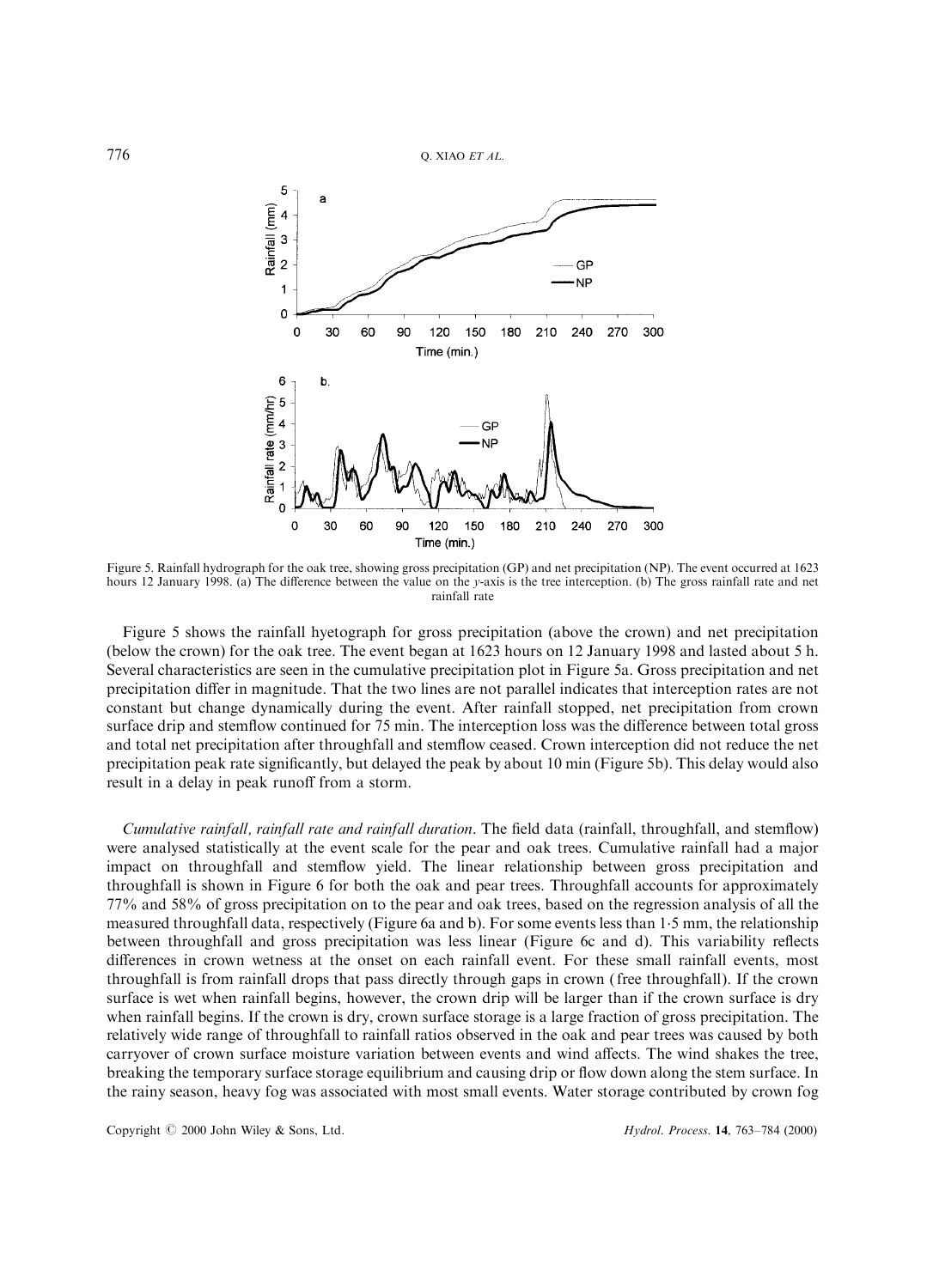

Figure 6. The relationship between total rainfall  $(P)$  and throughfall  $(TH)$ . (a) The relationship between rainfall and throughfall for oak tree. (b) The relationship between rainfall and throughfall for pear tree. (c) The relationship between rainfall and relative throughfall for oak tree. (d) The relationship between rainfall and relative throughfall for pear tree

interception reduced the amount of precipitation required to saturate the crown surface. Even when the rainfall depth was small, the TH/rainfall ratio varied widely. This was because the previous event had saturated the crown surface. The high relative humidity and lower vapour pressure deficit during the time intervals between events limited evaporation losses from crown surfaces. Fog interception was observed in the experiments, but it was not measured in this field study. Although fog deposition is an important precipitation source in some environments, e.g., up to 71% of annual precipitation in cloud forests (Gordon et al., 1994), it has a small effect on annual precipitation at our site. Fog deposition is not associated with the large storms that produce most of the annual precipitation in this climate system.

Crown surface storage capacity. Theoretically, crown drip occurs when surface storage exceeds the surface storage capacity. However, wind blowing the tree canopy and raindrops hitting the leaves and branches can cause crown drip to occur before storage capacity is reached. Crown drip increases with surface storage and rainfall intensity (Massman, 1980; Whelan and Anderson, 1996). Gap fraction and crown surface storage capacity values have been estimated based on measured throughfall and gross precipitation data (Rutter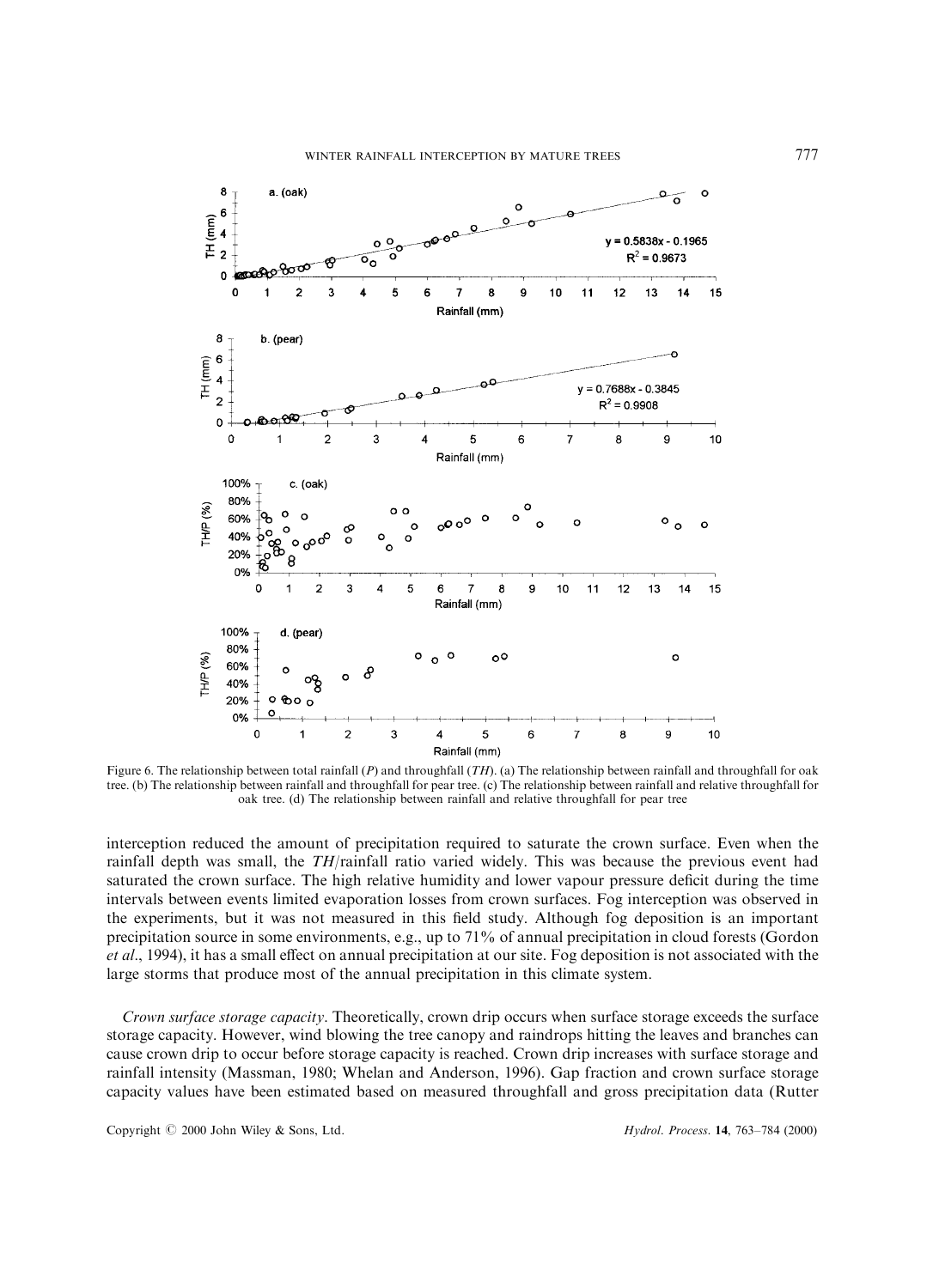

Figure 7. The relationship between total rainfall (P) and stemflow (ST). (a) The relationship between rainfall and stemflow for the oak tree. (b) The relationship between rainfall and stemflow for the pear tree. (c) The relationship between rainfall and relative stemflow for the oak tree. (d) The relationship between rainfall and relative stemflow for the pear tree

et al., 1971; Gash and Morton, 1978; Kirby et al., 1991). On a plot of the throughfall versus the rainfall data, the slope of the lower envelope line results from small rainfall events and corresponds to the fraction of free throughfall (gap fraction). The gap fraction is 0.6 for the pear tree and 0.3 for the oak tree. The interception point of the gross precipitation and upper envelope line results from larger rainfall events when evaporation is minimal. This value corresponds to crown surface storage capacity (Rutter et al., 1971). The crown storage capacity is estimated to be 1.0 mm for the pear tree and 2.0 mm for the oak tree. These values are similar to those reported in the literature. For example, the canopy surface storage was estimated to be 1.26 mm for a Pinus sylvestris forest (Llorens, 1997).

Stemflow. Kirby et al. (1991) showed that stemflow parameters can be determined from field rainfall and stemflow measurements, assuming a dry canopy at the onset of rainfall. Only a few of our storm data fit these criteria, because of the high frequency of winter storms. We used linear regression analysis to show an average relationship between precipitation and stemflow for these events, which is seen in Figure 7 for both oak and pear trees. Stemflow was about 15% of gross precipitation on the oak tree (Figure 7a) and  $8\%$  of gross precipitation on the pear tree (Figure 7b). This linear relationship was weak for small events. The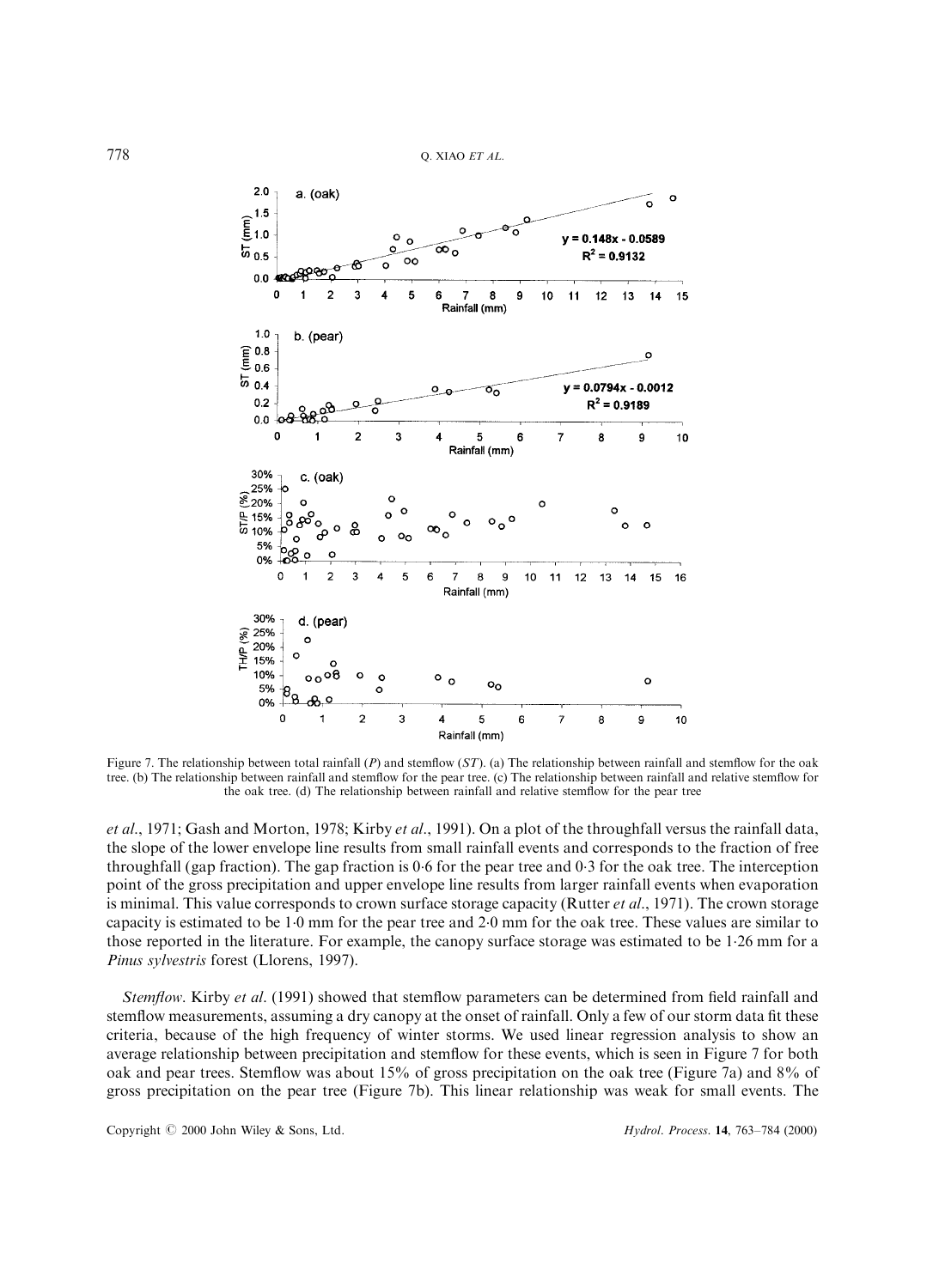

Figure 8. The relationship between relative interception loss and rainfall for the oak and pear tree

crown surface detention storage must fill before stemflow occurs. For a small event (total rainfall, hereafter), stemflow was controlled by the antecedent moisture or water storage conditions of the crown surface. If the surface was saturated, the magnitude of stemflow depended on the amount of rainfall. Otherwise, rainfall is held by the crown surface owing to the surface detention storage. This accounts for the widely varying ratio of stem flow to rainfall in Figure 7(c and d). When the amount of rainfall in the event was greater than the crown surface saturation storage, stemflow was proportional to rainfall (Figure 7c and d).

Because evaporation was limited during and immediately after rainfall stops at our study site, crown storage is the major component of interception loss. For both trees, total interception loss increased with increasing rainfall depth, but relative interception loss (the ratio of interception loss to rainfall) decreased with increasing rainfall (Figure 8). This ratio decreased owing to a limit in crown surface storage, which was controlled largely by tree architecture. For small rainfall events, most of the intercepted water wetted the crown surface and later contributed to evaporation, but the surface water stored on the wetted crown surfaces was less than the saturation storage capacity, thus both stemflow and canopy drip were limited. These small events yield relatively high ratios of interception loss to gross precipitation. For a large event, however, the canopy can only hold a small proportion of the precipitation. Consequently, the percentage interception loss decreased with increasing gross precipitation. The pattern of interception/rainfall ratio to gross precipitation for the pear and oak trees was similar to the pattern observed for a Pinus sylvestris forest in Spain (Llorens et al., 1997).

In summary, interception loss for the pear tree on average was 15%. Of the 85% that fell to the ground as net precipitation, 91% arrived as throughfall and 9% as stemflow. For the oak tree, interception loss was 27%. Throughfall and stemflow accounted for 80% and 20% of net precipitation, respectively.

Rainfall rate affects both throughfall and stemflow. For the rainfall events, the rainfall rate was determined by dividing the gross precipitation by the rainfall duration. Throughfall generally increased with increasing rainfall rate for the oak tree and the pear tree, but a regression of  $TH$  on rainfall rate was not statistically significant for either tree at the 95% level. Crown storage can increase very little after the surface has become saturated so gross precipitation contributes mainly to throughfall and stemflow. Lower rainfall rates result in a slower addition of water sources to the crown and this provides an extended time for crown surface saturation to occur. Water travels down the bole, and refills the storage pool after crown drip occurs. When the rainfall rate increases, however, the drip from temporary crown water storage increases, the frequency of refilling and emptying the storage pool increases, and throughfall increases. Increasing the rainfall rate will increase throughfall, but this change is small and variable. Stemflow was less affected by rainfall rate than throughfall in both the oak and pear trees. When the rainfall rate was greater than  $1.5$  mm  $h^{-1}$ , there was a trend towards decreased proportion of stemflow for the oak tree. The same pattern was observed for the pear tree when the rainfall rate was greater than  $1.5 \text{ mm} \text{ h}^{-1}$ . However, they are not statistically significant for either tree.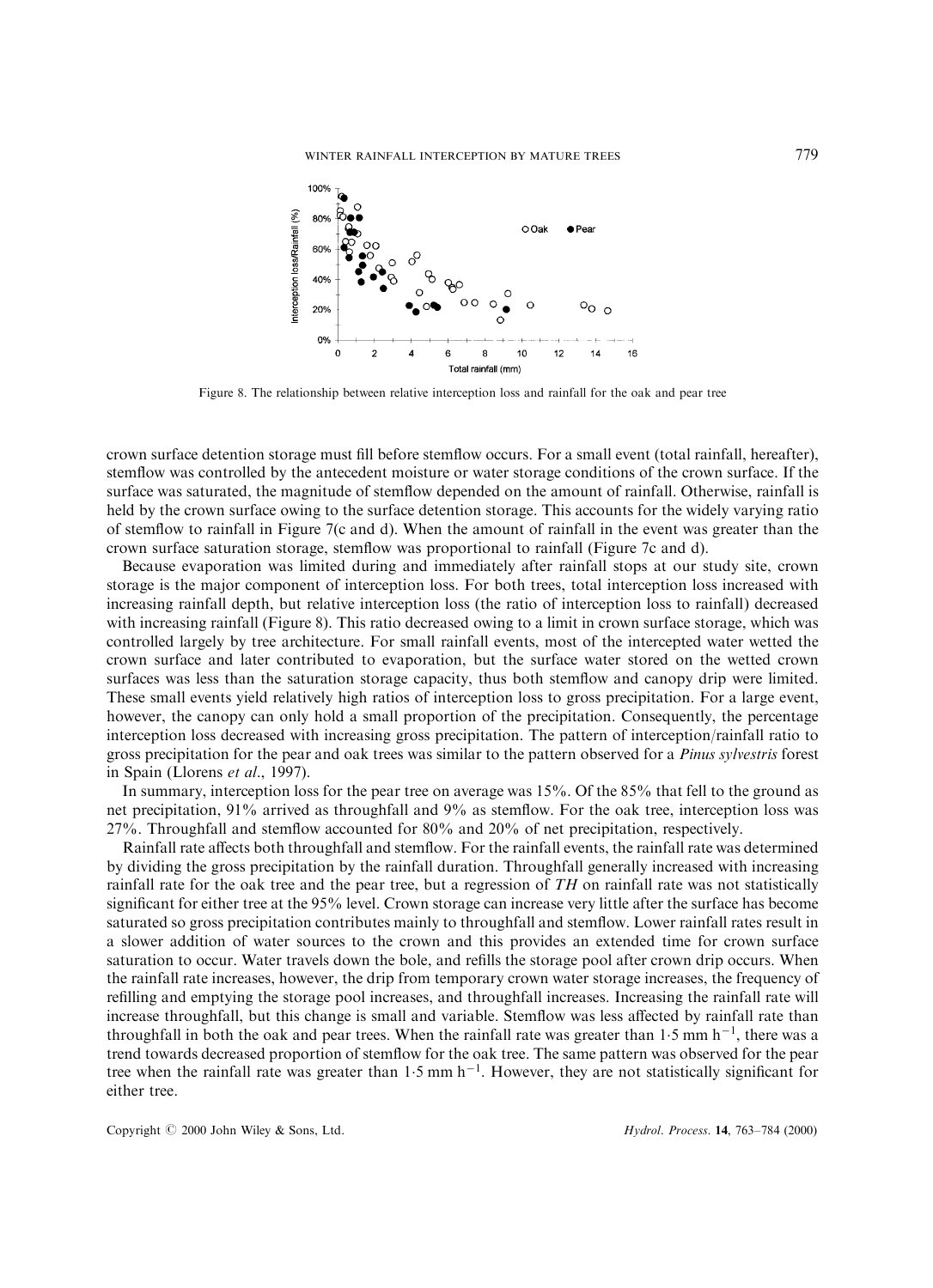

Figure 9. Rainfall hyetograph for a rainfall event that started at 1500 hours 9 January 1998. The rainfall rate varies widely from 0 to 7.2 mm h<sup>-1</sup>. The average rainfall rate is  $0.85$  mm h<sup>-1</sup>

The total amount of rainfall was positively related to rainfall rate ( $R^2 = 0.52$ ,  $n = 22$ , for  $P_g < 3.0$  mm). This is not surprising because most rainfall occurred at low rates when evaluated at event scale. This means that the effect of rainfall rate must be studied at a time-scale shorter than the event. The rainy season is dominated by frontal precipitation systems. Some large rainfall events occurred at the study site but when these were evaluated over the duration of the event, the rate appeared low because of the extended time period over which low rainfall occurred before and after the event. For example, Figure 9 shows a rainfall event that occurred on 9 January 1998. From the figure, we see that the rainfall rate exceeded 7.0 mm h<sup>-1</sup> but that the tail was less than  $1.0 \text{ mm h}^{-1}$ . When we evaluated the mean rainfall rate for the entire event, it was only  $0.85$  mm  $h^{-1}$ .

Rainfall interception losses decreased 3% with increasing rainfall duration, for periods from less than 1 h to less than 2 h, in the oak tree and decreased by 4% with increasing rainfall duration, for periods from less than 1 h to less than 2 h, in the pear tree. When the event lasts longer than 2 h for the pear tree and 4 h for the oak tree, however, interception loss appears to be a constant proportion of gross precipitation.

Wind speed and wind direction. Wind speed affects crown interception. Wind changes the incident angles of rainfall and changes the effective interception area, hence changing the amount of rainfall intercepted by the tree crown. High wind speeds increase evaporation from the wet tree surface, but also increase the rate of drip, which reduces the water available for evaporation. Wind speed and throughfall, however, were not correlated for the oak and pear trees. Throughfall decreased with increasing wind speed at wind speeds greater than 6 km  $h^{-1}$ , but stemflow increased with increasing wind speed. Interception losses increase with increasing wind speed for wind speeds greater than  $6.0 \text{ km h}^{-1}$  and less than 15 km h<sup>-1</sup>. This dependence was weak for the pear tree because of its architecture. The oak tree was in-leaf and the leaf surfaces provided a large pool for crown surface storage, whereas the pear tree was leafless. With stronger winds, there is potential for more moisture to be available for wind movement and evaporation for the oak tree.

During our 2 years of data collection, wind directions varied from south-west to south-east owing to the geographical setting of the experiment site. The relationship between interception and wind direction was not statistically significant at the 95% level.

Tree species. Interception by the pear and oak tree follow similar responses to rainfall but of different magnitudes. The contribution of gross precipitation to stem ow was more than  $15\%$  for the oak tree compared with 8% for the pear tree. This difference is a result of the oak tree's evergreen foliage and tree architecture. During the rainy season the pear tree was leafless. The pear tree had smooth bark and the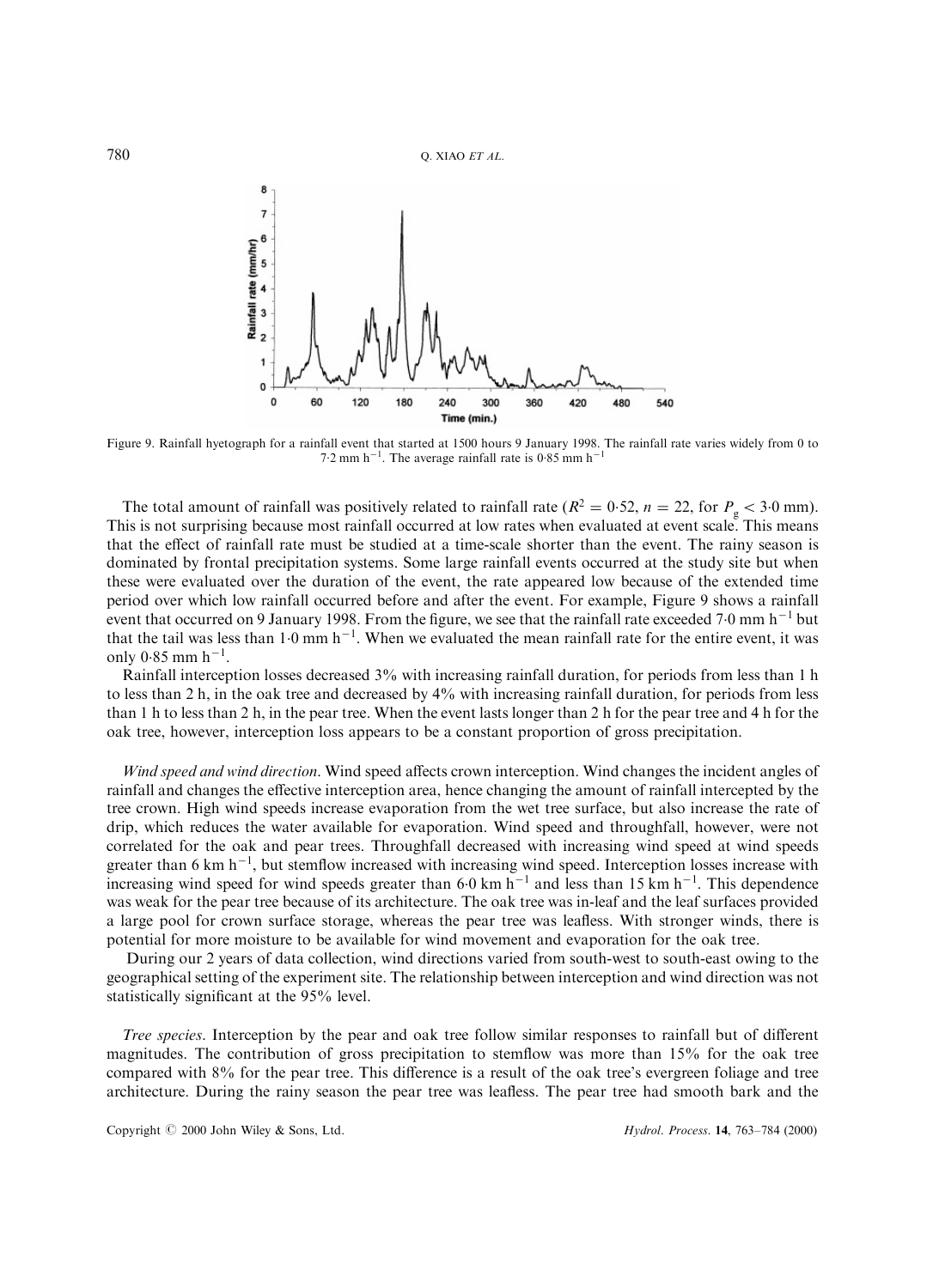branches were predominantly vertically (zenith angle less than  $45^{\circ}$ ) orientated and the angle between main branch and sub-branch was small (less than  $45^{\circ}$ ), which reduces the possibility of intercepted water dripping from the crown surface. Instead, the water flows along the smooth barked branches until it converges at the bole. Little water (less than 1 mm) was required to wet this smooth bark surface and water flowed along the branches relatively quickly. This resulted in a high proportion of interception contributing to stemflow. Throughfall was dominated by free throughfall, of which drip from crown surfaces was only a small fraction. No stem $f$  was observed on the pear tree when rainfall was less than  $1.0$  mm, except when the previous event had already wet the bark surface. The oak tree's dense leaf crown coverage provided a large pool for intercepted water storage, and throughfall was primarily by crown drip. Most branches on the oak tree were vertically orientated, which also allowed the surface water storage to converge on the bole. The rough bark surface, however, provided a large surface for water storage and also reduced the stemflow rate along the branch. Stemflow for the oak tree was about  $15\%$ , significantly greater than for the pear and for stemflow partition coefficients reported by Gash (1979), Sinun et al. (1992), and Llorens et al. (1997) for natural Pinus sylvestris forests  $(1.8-2.0\%)$ . High percentages of stemflow measured in both trees agree with the results of Herwitz (1987) from simulated rainfall under laboratory conditions.

It was surprising that stemflow accounted for such a high proportion of gross precipitation in the oak tree, nearly two times greater than for the pear tree. Both the pear and oak trees had the same crown shape (paraboloid or cone) and the ratio of crown height to crown diameter was similar. The oak leaves, which were orientated (the axis of petiole and tip) more or less vertically, however, created a large interception area to catch the rainfall. This intercepted precipitation flowed along the petiole to the stem, greatly increasing stemflow.

This research has several important consequences for measurement and hydrological modelling. First, our results confirm that some interception coefficients derived from rural forest trees do not apply directly to open-grown trees. To model impacts of large-scale urban tree plantings on interception and runoff more accurately, we need better understanding of these processes in the non-forest setting. Second, architectural features of tree species are important factors controlling the distribution of interception processes. A greater understanding of the relative importance of these features and their characteristics for common tree species will aid modellers and inform resource managers in selecting appropriate trees to maximize the hydrological benefits. Finally, measurement systems similar to the one we describe provide an ideal experiment for determining how tree architecture features influence interception. Different tree species can be evaluated and crowns can be manipulated in a controlled manner in order to test hydrological assumptions.

# **CONCLUSIONS**

Crown rainfall interception is influenced by three factors: characterization and magnitude of the rainfall event, tree species and architecture, and meteorological factors. Rainfall intensity and duration provides the water supply driving the interception process. Tree species and architecture provide the space and routes to store the moisture and control the flow. Temperature, relative humidity, net radiation and wind speed control the rate at which water is removed from crown surface storage. For example, relative interception loss increases with wind speed, crown leaf density and rainfall duration. The time lag between onset of gross precipitation and onset of stemflow and throughfall is larger for the oak tree than for the pear tree. The rough bark surface and the leaf density on the oak tree accounts for this longer lag. Both time lags and reduced magnitude of gross precipitation to net precipitation indicate that the crown does provide a positive and mitigating influence towards urban runoff control.

The function of crown rainfall interception processes is different when considering scale and short time periods. Llorens et al. (1997) indicated that the event-scale yielded the best results for predicting interception because the duration and the magnitude of the event had greatest effect on interception. Although this is true for water budget and for interception loss prediction, nonetheless a finer temporal scale may be needed for better understanding of the processes. At our study site, where winter frontal systems dominate precipitation,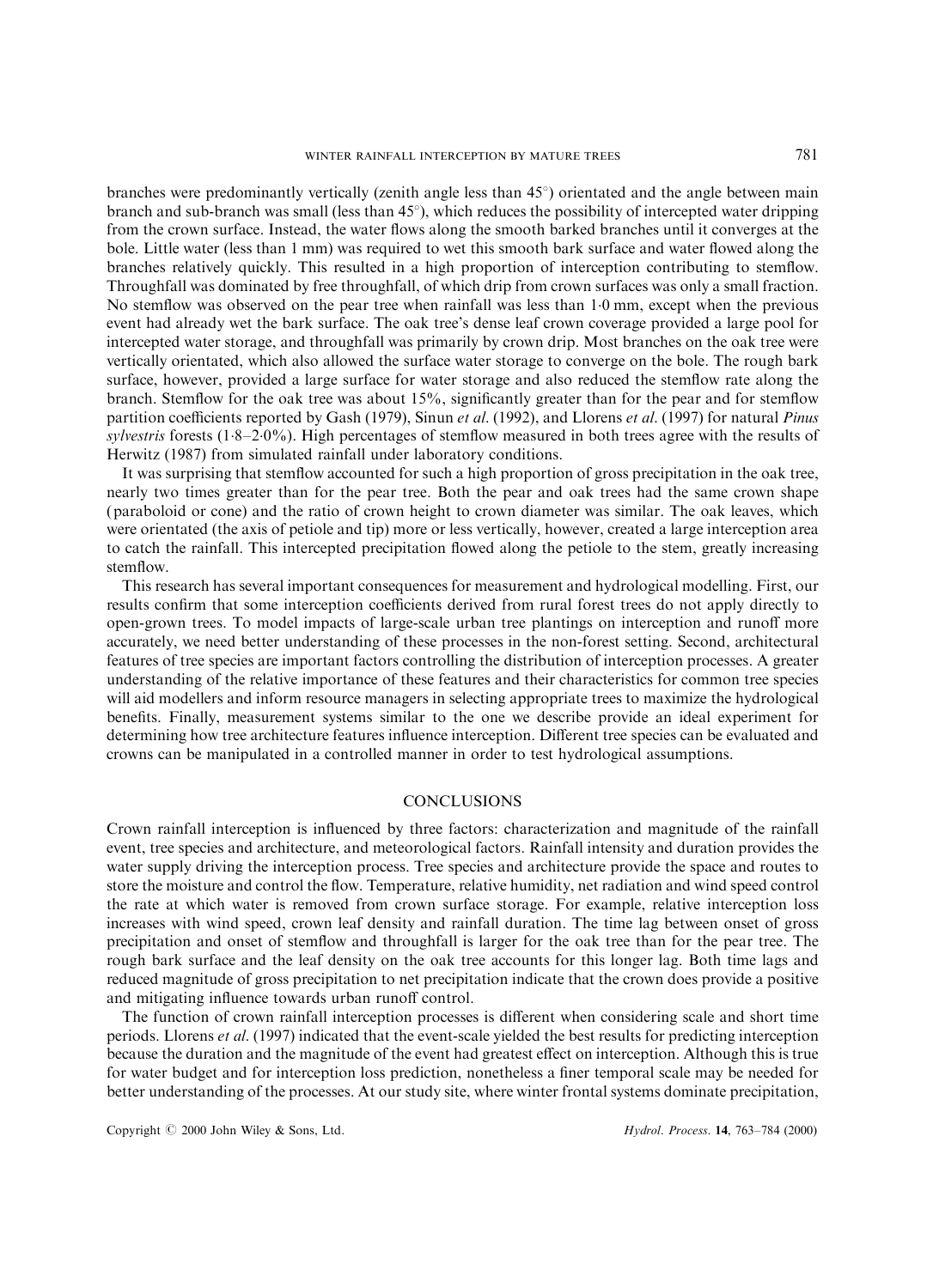wind direction did not show specific relationships with interception except as indicated by the source direction of rainfall.

About 15% of gross precipitation was lost as a result of crown interception for the pear tree and more than 27% for the oak tree. Relative interception losses decreased with increasing rainfall magnitude and increased with increasing rainfall duration. Rainfall interception loss was positively correlated to wind speed because higher wind speed corresponds with higher potential to remove the moisture from the tree surface.

Throughfall accounted for 77% of gross precipitation for the pear tree and 58% for the oak tree. The difference reflects differences in tree architecture. The leafless pear tree had a larger gap coefficient that corresponded to greater free throughfall. Crown surface water storage was limited to stem surfaces. During the rainy season the oak tree was in-leaf. This produced a larger additional water storage pool than the pear's stem surface. Water is stored temporarily on the crown surface and redistribution of this storage reduced throughfall and increased stem flow.

Stemflow accounted for  $8\%$  of gross precipitation for the pear tree and  $15\%$  for the oak tree. These values are larger than those from other interception studies reported from natural forests. Unlike the situation in natural forests where tree crowns overlap, for these isolated trees wind-associated rain drip can directly intercept the tree trunk. This interception brought relatively higher moisture levels to the stem than those observed in natural forests. Another reason is that most branches on both trees were vertically oriented. This architecture feature accelerated convergence of stemflow and reduced stem drip.

The winter domain precipitation climate at our study site limited our opportunities for collecting interception data during non-winter seasons. The solar radiation and temperatures are low during the winter, which limits the potential evaporation of tree surface water storage. In the rainy season, the pear tree was leafless, therefore the total surface water storage is entirely from the stem surfaces. So the actual interception losses of pear and oak trees may be higher in places that have frequent summer rainfall and warm, sunny conditions.

#### ACKNOWLEDGEMENTS

This research was supported in part by funds provided by the Pacific Southwest Research Station, Forest Service, US Department of Agriculture. The authors would like to express their appreciation to Paula Peper at Western Center for Urban Forest Research and Education (WCUFRE), PSW, USDA Forest Service for her assistance in designing and assembling the catchment base. Klaus Scott and Jason Webber (WCUFRE) for their help assembling the system. The authors would like to thank Professors Lin Wu and Alison Berry at the Department of Environmental Horticulture at University of California Davis (UCD) for allowing us to use their field plot to accomplish our field study. We also thank Professor Jan Hopmans, Jim MacIntyre, Professor W. O. Pruitt at Department of Land, Air, and Water Resources at UCD and Simon Eching (California Irrigation Management Information System, Development and Outreach, California Department of Water Resources) for their assistance in using the pressure transducer and advice on studying evaporation.

#### **REFERENCES**

Anderson AR, Pyatt DG. 1986. Interception of precipitation by pole-stage Sitka spruce and lodepole pine and mature Sitka spruce at Kielder Forest, Northumberland. Forestry 59: 29-38.

Aston AR. 1979. Rainfall interception by eight small trees. Journal of Hydrology 42: 383-396.

Bouten W, Heimovaara TJ, Tiktak A. 1992. Spatial patterns of throughfall and soil water dynamics in a Douglas fir stand. Water  $Resources$  Research  $28: 3227-3233.$ 

Calder IR, Rosier PTW. 1976. The design of large plastic-sheet net-rainfall gauges. Journal of Hydrology 30: 403-405.

Calder IR, Wright IR. 1986. Gamma ray attenuation studies of interception from Sitka spruce: some evidence for an additional transport mechanism. Water Resources Research 22: 409-417.

American Forests. 1996. Urban Ecological Analysis Report, Phase 1: Economic Benefits and Costs of the Urban Forest in Low Income and Non-low Income Communities, Final report NA-94-0297. American Forests: Washington, DC.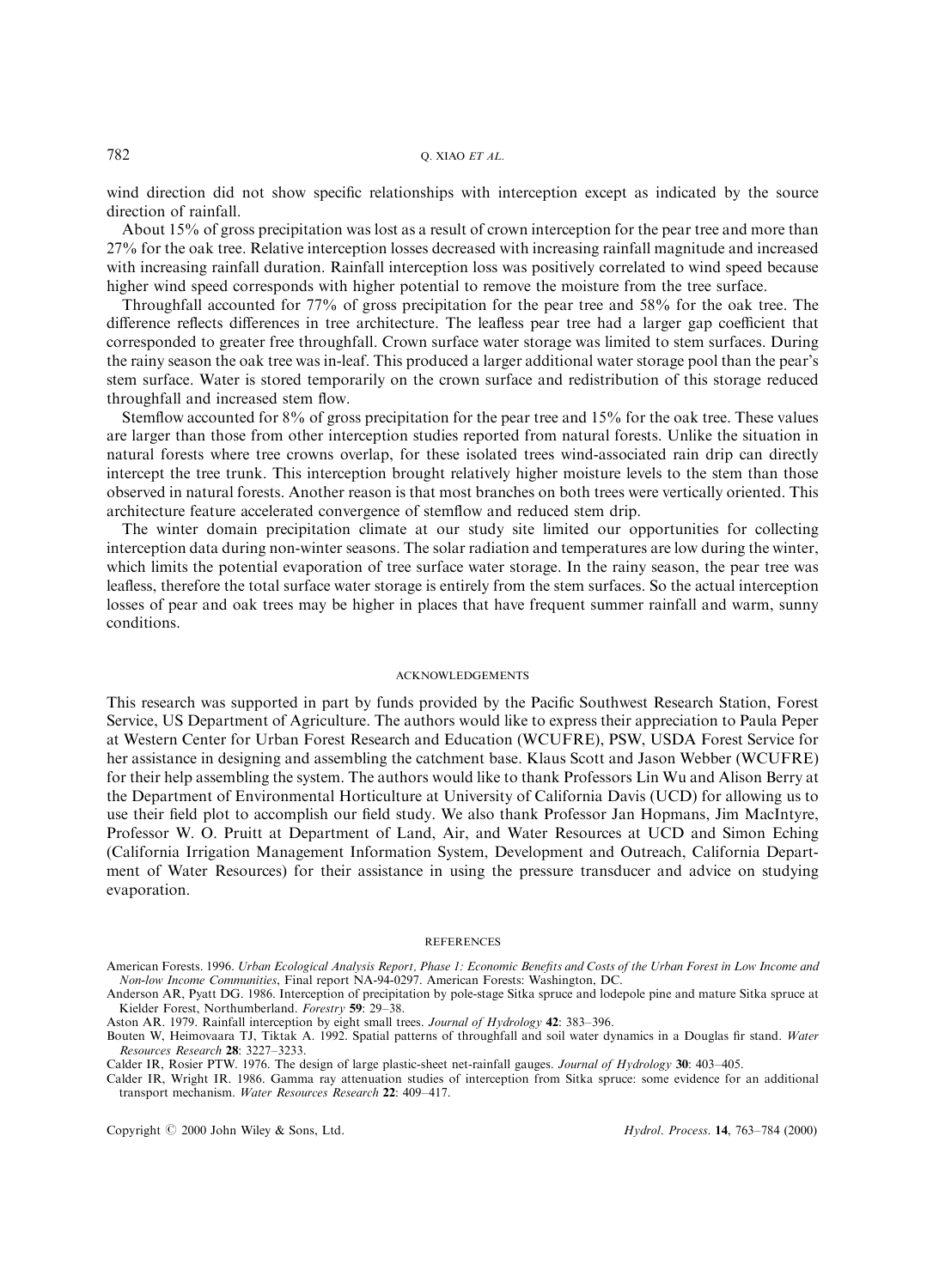- Cape JN, Brown AHF, Robertson SMC, Howson G, Paterson IS. 1991. Interspecies comparisons of throughfall and stemflow at three sites in northern Britain. Forest Ecology Management 46: 165-177.
- Chen JY, Hopmans JW, Fogg GE. 1995. Sampling design for soil moisture measurements in large field trials. Soil Science 159: 155±161.
- Clements JR. 1971. Evaluating summer rainfall through a multi-storied large tooth aspen community. Canadian Journal of Forestry Research 1: 165-184.
- Crockford RH, Richardson DP. 1990a. Partitioning of rainfall in a eucalypt forest and pine plantation in southeastern Australia: IV The relationship of interception and canopy storage capacity, the interception of these forests, and the effect on interception of thinning the pine plantation. Hydrological Processes 4: 169-188.
- Crockford RH, Richardson DP. 1990b. Partitions of rainfall in a eucalypt forest and pine plantation in southeastern Australia: I throughfall measurement in a eucalypt forest: effect of method and species composition. Hydrological Processes 4: 131-144.
- Dingman SL. 1994. Physical Hydrology. Prentice Hall: New York: 575 pp.
- Ford ED, Deans JD. 1978. The effects of canopy structure on stemflow, throughfall and interception loss in a young sitka spruce plantation. Journal of Applied Ecology 15:, 905-917.
- Gash JHC. 1979. An analytical model of rainfall interception by forests. Quarterly Journal of the Royal Meteorological Society 105: 43-45.
- Gash JHC, Morton AJ. 1978. An application of the Rutter model to the estimation of the interception loss from Thetford Forest. Journal of Hydrology 38: 49-58.
- Gash JHC, Lloyd CR, Lachaud G. 1995. Estimating sparse forest rainfall interception with an analytical model. Journal of Hydrology 170:  $79-86$ .
- Giacomin A, Trucchi P. 1992. Rainfall interception in a beech coppice (Acquerino, Italy). Journal of Hydrology 137: 141-147.
- Hamilton EL, Rowe PB. 1949. Rainfall Interception by Chaparral in California. State of California, Department of Natural Resources, Division of Forestry: Sacramento, CA: 43 pp.
- Hansen K. 1995. In-canopy throughfall measurements in Norway spruce: water flow and consequences for ion fluxes. Water, Air and Soil Pollution 85: 2259-2264.
- Herwitz SR. 1987. Raindrop impact and water flow on the vegetative surfaces of trees and the effects on stemflow and throughfall generation. Earth Surface Processes and Landforms 12: 425-432.
- Herwitz SR, Slye RE. 1995. Three-dimensional modeling of canopy tree interception of wind-driven rainfall. Journal of Hydrology 168:  $205 - 226$ .
- Horton RE. 1919. Rainfall interception. Monthly Weather Review 47: 603-623.
- Jetten VG. 1996. Interception of tropical rain forest performance of a canopy water balance model. *Hydrological Processes* 10: 671– 685.
- Johnson RC. 1990. The interception, throughfall and stemflow in a forest in Highland Scotland and the comparison with other upland forests in the U.K.. Journal of Hydrology 118: 281-287.
- Kelliher FM, Whitehead D, Pollock DS. 1992. Rainfall interception by trees and slash in a young Pinus Radiata D. Don stand. Journal of Hydrology 131: 187-204.
- Kimmins JP. 1973. Some statistical aspects of sampling throughfall precipitation in nutrient cycling studies in British Columbian coastal forests. Ecology 54: 1008-1019.
- Kirby C, Newson MD, Gilman K. 1991. Plynlimon Research: the First Two Decades, Report No. 109. Institute of Hydrology: Wallingford.
- Kostelnik KM, Lynch JA, Grimm JW, Corbett ES. 1989. Sample size requirements for estimation of throughfall chemistry beneath a mixed hardwood forest. Journal of Environmental Quality 18: 274-280.
- Li YC, Alva AK, Calvert DV, Zhang M. 1997. Stemflow, throughfall, and canopy interception of rainfall by citrus tree canopies. Hortscience 32: 1059-1060.
- Liu SG. 1997. A new model for the prediction of rainfall interception in forest canopies. Ecological Modelling 99: 151-159.
- Llorens P. 1997. Rainfall interception by a Pinus sylvestris forest patch overgrown in a Mediterranean mountainous abandoned area. II. Assessment of the applicability of Gash's analytical model. Journal of Hydrology 199: 346–359.
- Llorens P, Poch R, Latron J, Gallart F. 1997. Rainfall interception by a Pinus sylvestris forest patch overgrown in a Mediterranean mountainous abandoned area. I. Monitoring design and results down to the event scale. Journal of Hydrology 199: 331-345.
- Lloyd CR, Gash JHC, Shuttleworth WJ. 1988. The measurement and modelling of rainfall interception by Amazonian rain forest. Agricultural and Forest Meteorology 43: 277-294.
- Loustau D, Bergigier P, Granier A. 1992a. Interception loss, throughfall and stemflow in a maritime pine stand. II. An application of Gash's analytical model of interception. Journal of Hydrology 138: 469-485.
- Loustau D, Bergigier P, Granier A, Moussa FEH. 1992b. Interception loss, throughfall and stemflow in a maritime pine stand. I. Variability of throughfall and stemflow beneath the pine canopy. Journal of Hydrology 138: 449-467.
- Lundberg A. 1993. Evaporation of intercepted snow review of existing and new measurement methods. Journal of Hydrology 151: 267±290.
- Lundberg A, Eriksson M, Halldin S, Kellner E et al. 1997. New approach to the measurement of interception evaporation. Journal of Atmospheric and Oceanic Technology 14: 1023-1035.
- Massman WJ. 1980. Water storage on forest foliage: a general model. Water Resources Research 16: 210-216.
- Monokaram N. 1979. Stemflow, throughfall and rainfall interception in a lowland tropical rain forest in Malaysia. Malayan Forester 42: 174±201.
- Navar J, Bryan R. 1990. Interception loss and rainfall redistribution by three semi-arid growing shrubs in northeastern Mexico. Journal of Hydrology  $115: 51-63$ .